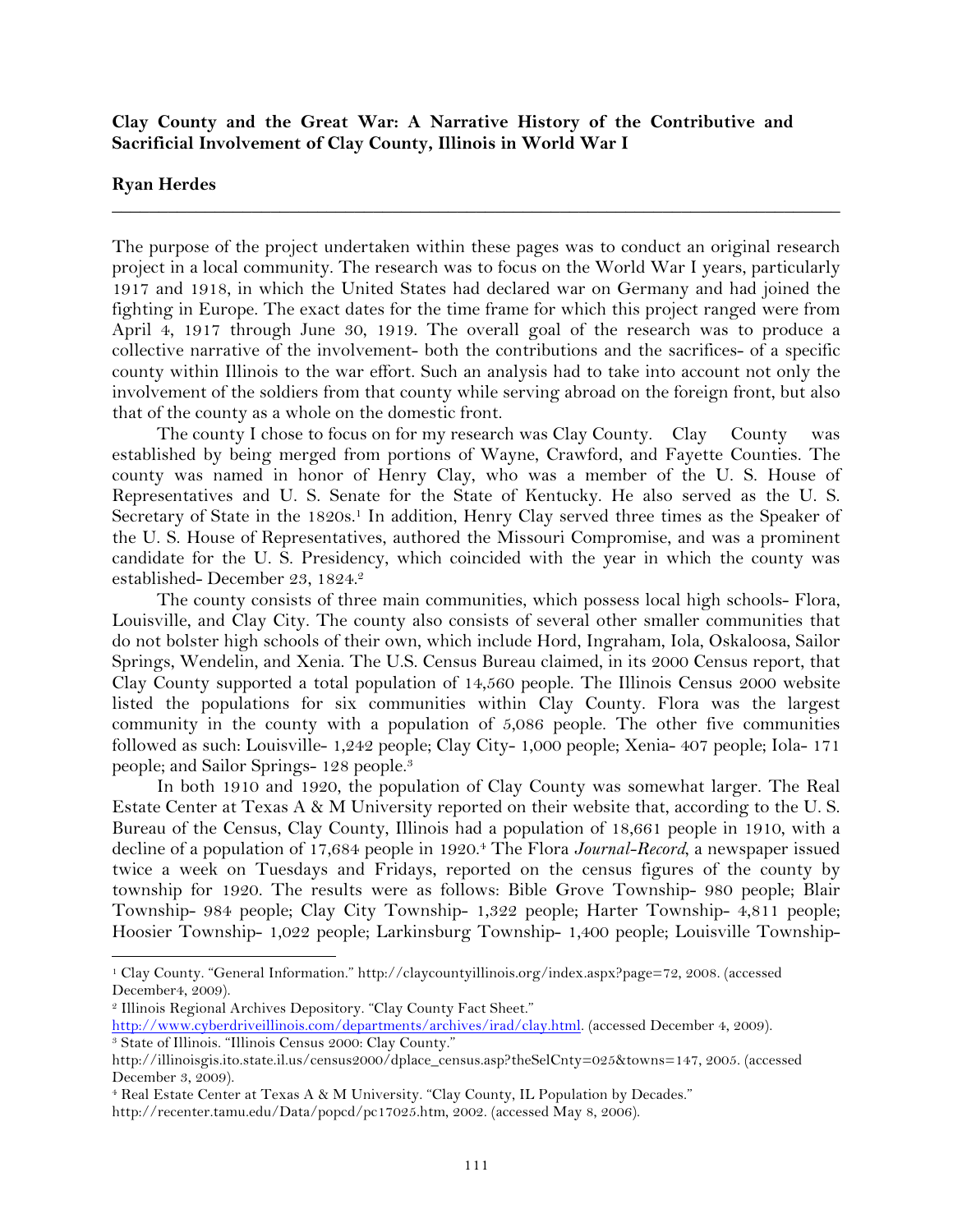1,776 people; Oskaloosa Township- 944 people; Pixley Township- 1,458 people; Songer Township- 790 people; Stanford Township- 1,161 people; and Xenia Township- 1,036 people.5

The majority of the sources used within this project originated within and were collected from the boundaries of Clay County. They are limited mainly to newspaper articles and local history publications. A couple of other sources such as the *Honor Roll*, published by the Illinois Veteran's Commission, and the *Soldier's of the Great War* record, published by the Soldiers Record Publishing Association, were also consulted. The bulk of the information within this project was gathered from the *Southern Illinois Record*, the local Flora newspaper that was in print during the war years. The Flora Public Library received a grant a few years ago to place the newspaper on the internet. Still, certain editions of this newspaper are missing or incomplete. Local papers also existed within a minute number of the other communities within the county, unfortunately, they have not been preserved, and few references to them have been unearthed. It also should be noted that certain components of the information contained within this project are products of the time frame in which they originated, and are therefore solely contingent upon the accuracy and factual research of those who produced them at that time.

# **Part One: Gearing Up for War** *Securing Patriotic Support*

"War," stated the title of the article printed in the weekly Thursday edition of the *Southern Illinois Record*. On Wednesday, April 4, 1917, the U.S. Senate, by a vote of eighty-two to six, passed a resolution that placed the nation in a state of war with Germany. President Woodrow Wilson took immediate steps to put the country in a state of defense and to carry on war against Germany.6

It can be argued that almost immediately following the resolution from the U.S. Senate, Clay County began its involvement in the Great War. The Woman's Club and the Commercial Club of Flora jointly scheduled a meeting that requested all patriotic citizens to attend. The meeting, held at the Casino Theatre on Friday, April 6<sup>th,</sup> was called for the purpose of garnering volunteers for a Loyalty Meeting in the community. The Loyalty Meeting was scheduled to be held on the evening of Monday, April 9<sup>th</sup>.<sup>7</sup>

At the first public meeting on Friday, April 6<sup>th</sup>, the room was crowded. National airs were sung and short talks were given by a number of those present. An invitation to the public was extended by the Baltimore and Ohio railway boys to attend a flag raising ceremony that they put on in the round house at four o' clock the following evening. The meeting continued on until a late hour.8

The flag raising ceremony in Flora, which was held on Saturday, April 7th, was well attended. North Avenue, from the public square to the round house, was filled with people. The round house boys had erected a pole fifty-six feet high, upon which they raised an eight by twelve foot flag, while a band played *The Star Spangled Banner.* Hats were removed and, as the flag was unfurled, a mighty shout arose from those present. This was followed by a flag salute led by the master of ceremonies, W. D. Scudamore. It was reported that more than three thousand men, women, and children, waving flags, shouting, and singing, had made a scene that was inspiring and would not be forgotten.9

<sup>5</sup> "Clay County's Census Returns." (*Journal - Record*: May 27, 1930), 1.

<sup>6</sup> "War." (*Southern Illinois Record*: April 5, 1917), 4.

<sup>7</sup> "Mass Meeting." (*Southern Illinois Record*: April 5, 1917), 1.

<sup>8</sup> "5000 Attend Patriotic Meeting---Big Parade." (*Southern Illinois Record*: April 12, 1917), 1.

<sup>9</sup> Ibid.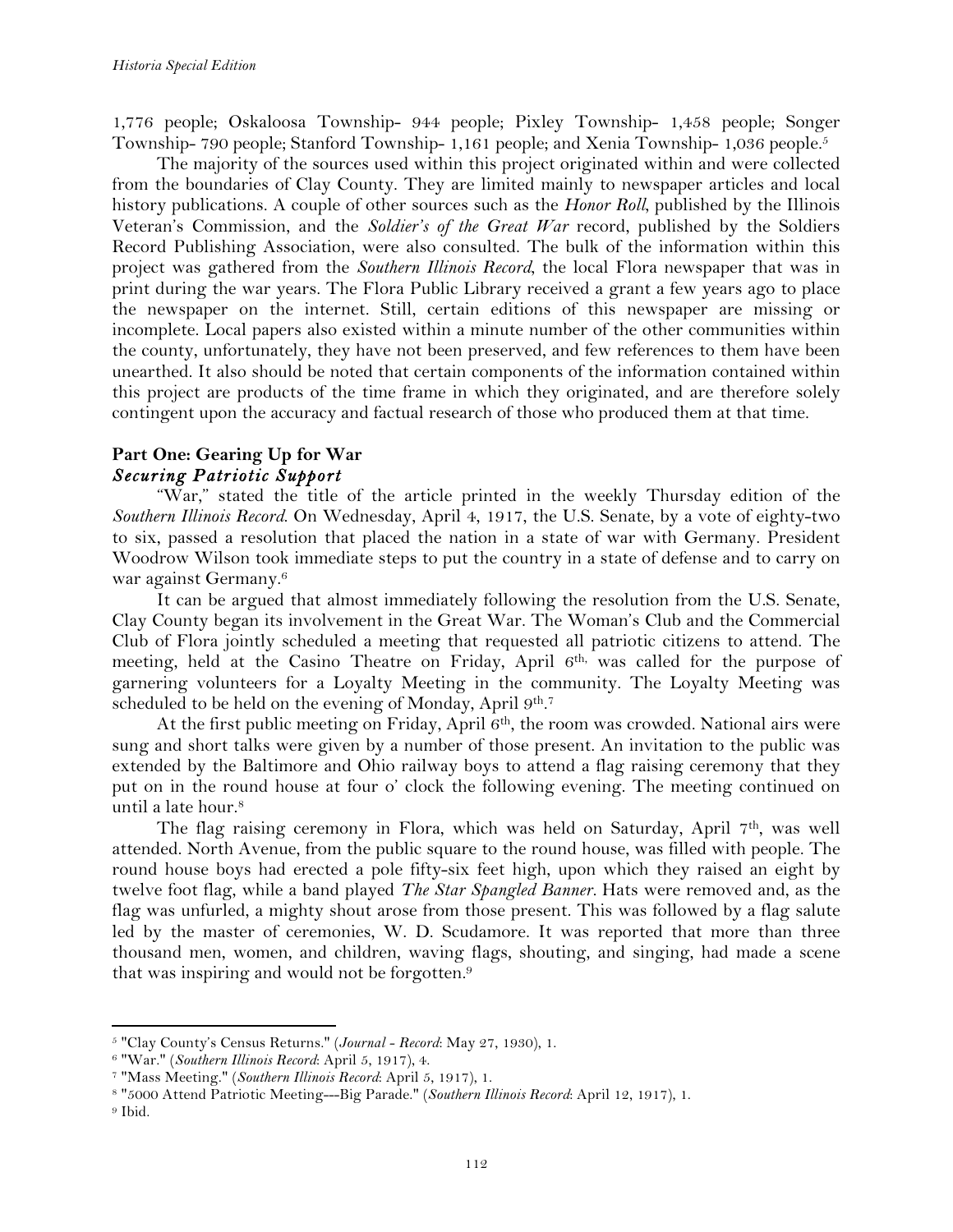The big demonstration, referred to as the Loyalty Meeting, that was scheduled to take place on the evening of Monday, April 9th, was postponed on account of unfavorable weather until the following night. The night began with the raising of the American flag and a public program filled with speeches and singing. It was said that every speech was good, short, to the point, and breathed the true spirit of loyalty. This program was followed by a parade, and it was estimated that at least five thousand people had gathered in the streets for this event.<sup>10</sup>

Flora was not the only community in the county that showed its patriotism. According to Beryl Rinehart, who constructed a blended historical and fictitious narrative of Sailor Springs history:

While the boys were away fighting the war, the people who were left at home went all out for patriotism, and with the exception of maybe a slacker here and there, the majority were eager to do their bit. There were many members of the society who donated freely towards the cause.<sup>11</sup>

#### *Enlisting for Service*

The purpose of the patriotic community meetings and events was twofold. First, was to increase favorable support for the war in the community. Secondly, was to propel individuals to action. It was not long until it became evident that these events were starting to have their desired effect. Men from the county began to enlist for service. It was reported in the April 26<sup>th</sup> edition of the *Southern Illinois Record* that the following Clay County men went to Olney and enlisted in Company L for service: Reed H. O'Haver, Gerald McKnight, Lloyd C. McCulley, and Ivan H. High of Flora; Joseph L. Wood and James R. Blair of Louisville; and Chester W. Cisne and Byron B. Caudle of Xenia. They were accompanied by Earl A. Rickets of Flora, who had flight experience and went to Evansville to enlist in the aviation service.<sup>12</sup>

In the following edition of the newspaper, it was noted that Eugene Mitchell, James Higgins, and Joe Southwick, all of Flora, had reported for examination for the Officers' Reserve Training Camp in Fort Sheridan in Illinois. All three had been recommended by the examining board for entrance to the camp and were awaiting orders from the Central Department in Chicago to report. It was added that several other Flora boys were also interested in entering the camp, but had not as yet received instructions to report to an examining board.13 Less than a week later, Joe Southwick and Eugene Mitchell received notice to report to the Officers Citizens Training Camp at Fort Sheridan for service.14 Upon passing the examination at Fort Sheridan, both men were assigned to service in the regular army. Southwick was awarded the rank of captain and Mitchell the rank of second lieutenant.<sup>15</sup>

On April 30th, recruiting officer Fuqua of the U.S. station in Vincennes, Indiana paid a visit to Flora. While there, Fuqua secured the enlistment of George Bass, Fred Steel, John Lauderback, Cyrel Senters, and Lyal Prather. Also, Postmaster Wineland, of the Flora community, was sworn in as a recruiting officer. Wineland was quoted as stating that, "Those enlisting before the new selective conscription law takes effect will obligate themselves to service during the war only; after that seven years service will be the term."<sup>16</sup> Following this

<sup>10</sup> Ibid.

<sup>11</sup> Rinehart, Beryl. *Sailor Springs Story*. (Olney: Earl C. Taylor & Marie Reynolds. 1956), 139.

<sup>12</sup> "Clay County Boys Enlist." (*Southern Illinois Record*: April 26, 1917), 1.

<sup>13</sup> "Flora Boys Are Ready For War." (*Southern Illinois Record*: May 3, 1917), 1.

<sup>14</sup> "Go to the Training Camp." (*Southern Illinois Record*: May 10, 1917), 8.

<sup>15</sup> "Flora Boys Honored." (*Southern Illinois Record*: July 26, 1917), 1.

<sup>16</sup> "Recruiting in Flora." (*Southern Illinois Record*: May 3, 1917), 8.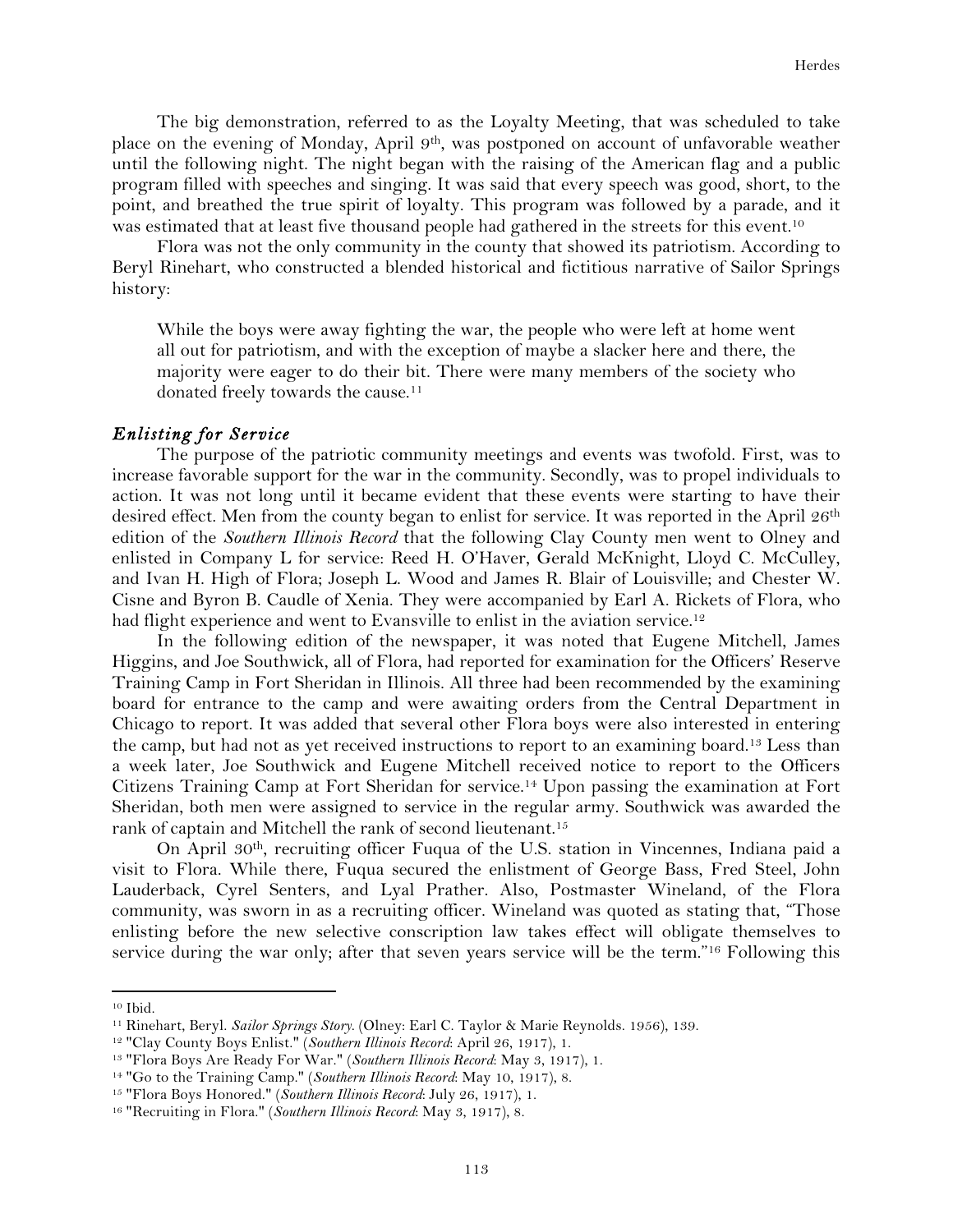visit to Flora, several men then went to Vincennes on May  $8<sup>th</sup>$  to enlist in the U.S. Army. Of these men who went, only three individuals- Merrell Charleston, Henry C. Prather, and Leo P. Reed- passed the examination and were accepted.17

During the last week of May of that same year, another recruiter came to visit Flora. This time it was Lieutenant Lawrey of Morrisonville, Illinois. Accompanied by Acting Orderly Reed O'Haver, the two were recruiting for the Sixth Regiment, which was stationed at Camp Lowden in Springfield, Illinois. A total of three regiments of the Illinois National Guard were in the federal service- the First, Fifth, and Sixth Regiments. From these regiments, Flora had one man serving in the Fifth Regiment- Leslie Jones- and three men serving in the Sixth Regiment- Lloyd McCulley, Jack McKnight, and Reed O'Haver. The Sixth Regiment was expected to be ordered to a training camp in Texas and then to be sent to France with the First Division in the coming fall.<sup>18</sup>

## *Flora Organizes a Red Cross Unit*

In the May 10th edition of the *Southern Illinois Record*, the Woman's Club of Flora announced its intention to organize a Red Cross Unit. It was desired that every man, woman, and child in the area should become a member. This was so all would do one's bit for the country by providing comforts for the soldiers. A membership fee of one dollar was required to join, while for a two dollar membership fee, new members could also receive the American Red Cross Magazine. Potential members, and the community as a whole, were informed that there would be work to do and probably materials to be donated with which to make garments.<sup>19</sup>

## *Clay County Fails to Raise a Company*

In the early days of June 1917, an effort was undertaken to organize a company of sixtyfive men for the Ninth Illinois Regiment. This was conceded as a failure. If successful, Flora would have become the location of an armory. However, Flora was only able to secure twentyseven enlistments. As a result of its failure to organize a company, Clay County was passed up for Harrisburg in Saline County. Harrisburg was immediately able to enlist eighty-five men and received the armory that had been promised to Flora upon organizing a company.20

## *Registering for the Draft*

!!!!!!!!!!!!!!!!!!!!!!!!!!!!!!!!!!!!!!!!!!!!!!!!!!!!!!!!!!!!

May 18, 1917 marked an important date in the history of the involvement of the United States in World War I. On this date President Woodrow Wilson signed the draft bill, calling up all men between twenty-one and thirty-one years of age to register for selective service.<sup>21</sup> The date set for registration for the national draft within Clay County was June 5, 1917. This occurred as scheduled without any problems. A total of 1,350 men registered. The registration could be broken down by township as follows: Bible Grove- 78; Blair- 89; Clay City- 98; Harter #1- 156; Harter #2- 188; Hoosier- 85; Larkinsburg- 100; Louisville #1- 64; Louisville #2- 79; Oskaloosa- 74; Pixley #1- 60; Pixley # 2- 45; Songer- 77; Stanford- 93; and. Xenia-  $62.22$ 

<sup>17</sup> "Gone to the Front." (*Southern Illinois Record*: May 10, 1917), 1.

<sup>18</sup> "Recruiting for the War." (*Southern Illinois Record*: May 31, 1917), 8.

<sup>19</sup> "Red Cross Unit to be Organized." (*Southern Illinois Record*: May 10, 1917), 4.

<sup>20</sup> "Clay County Fails To Raise Company." (*Southern Illinois Record*: June 7, 1917), 8.

<sup>21</sup> Haulsee, W. M., Howe, F.G., & Doyle, A.C. *Soldiers of the Great War: Volume 1*. (Washington, D.C.: Soldiers Record Publishing Association. 1920), 40.

<sup>22</sup> "Registration Day." (*Southern Illinois Record*: June 7, 1917), 1.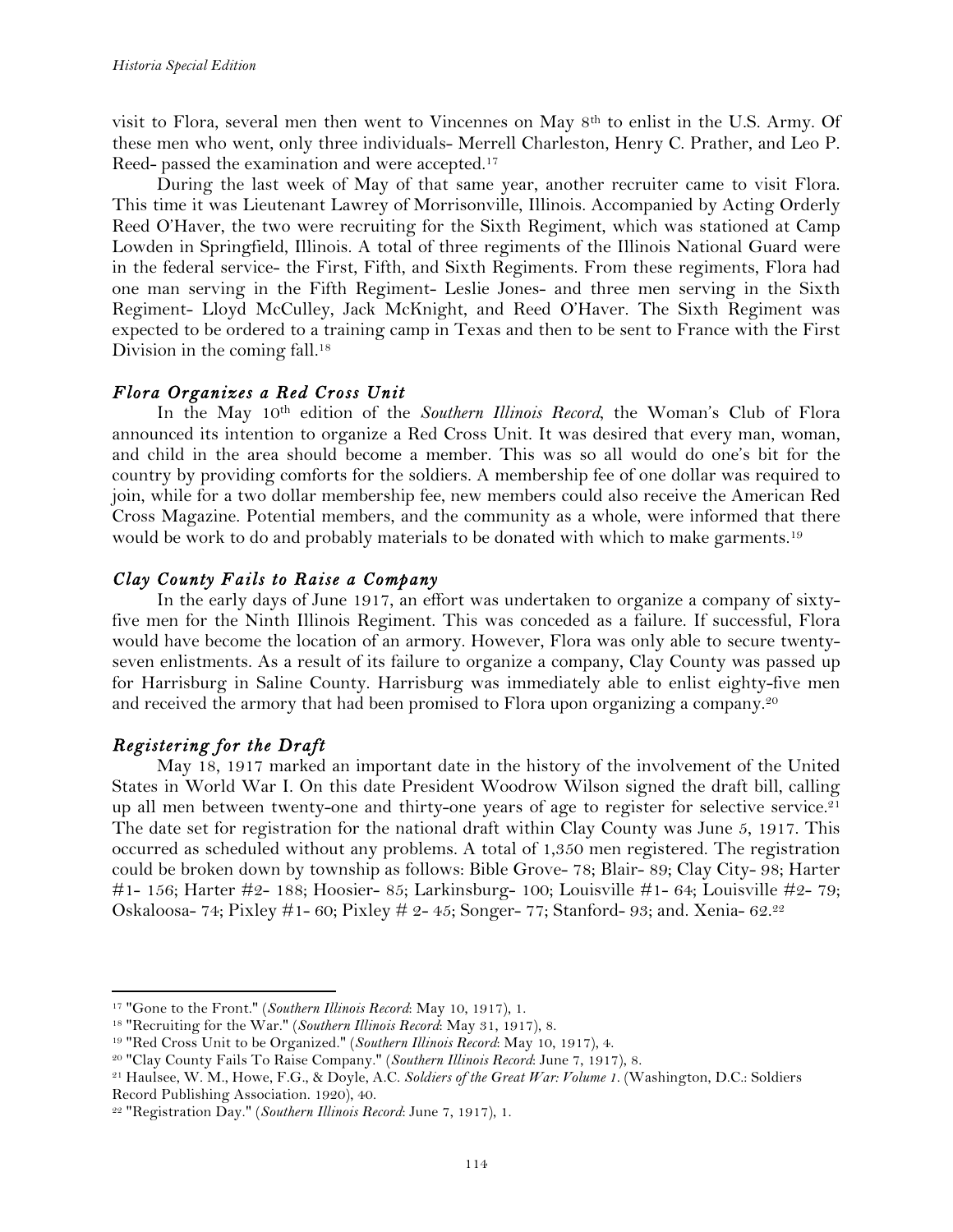#### *The Draft in Clay County*

On July 10, 1917, President Wilson called the National Guard into federal service. Exactly three days later, Washington formally issued the first draft call for 687,000 men.<sup>23</sup> On July 12, 1917, the draft was conducted for Clay County. Of the 1,350 men who registered within the county on June  $5<sup>th</sup>$ , the names of 214 of those men were drawn to represent the county in the national draft. Ultimately, out of those 214 men, only 107 were actually conscripted from Clay County. A complete listing of those individuals called in the county draft appeared in the final July edition of the *Southern Illinois Record*. Charles Leroy McGrew, who resided three miles north of Flora, was the first man drawn in the county.24

#### *The Ninth Illinois Infantry Regiment and Company L*

By July 20th, the national draft was completed and nearly ten million men had enlisted nationwide.25 The Ninth Illinois Infantry Regiment, commanded by Colonel C. F. Ryman of Effingham, was made up largely of companies in Southern Illinois. The companies comprising the Ninth Regiment were made up of the following towns: A of Duquoin, B of McLeansboro, C of Golconda, D of West Frankfort, E of Harrisburg, F of Mt. Carmel, G of Lawrenceville, H of Carmi, I of Centralia, K of Mt. Vernon, L of Salem, and M of Fairfield.26

Company L of the Ninth Regiment of the Illinois National Guard was mustered into service on Friday, June 22, 1917, when Major Claud E. Smith of Flora arrived in Salem in Marion County. At that time the men underwent the necessary physical examinations, which were performed by Assistant Surgeon J.W. Wells, who served as the medical examiner.<sup>27</sup> After visiting Salem, Major Smith also visited Fairfield, McLeansboro, and Harrisburg to muster in the companies organized in those places.28 The July 19th edition of the *Southern Illinois Record* reported that the Ninth Regiment had been ordered to mobilize at Camp Lowden in Springfield at once. It also listed the following men as having been recently recruited with Company L: Gerald J. McKnight, Ivan H. High, and Earl A. Rickett of Flora; Orville R. Able, Victor A. Cleveland, Joseph L. Woods, James R. Blair, Archie Green, and Oliver Hord of Louisville; and Hazle I. Caudle, Jesse A. Holloway, Oscar Anderson, Chester W. Cisne, Bryan B. Caudle, Ernest B. Shadden, and Cecil C. Young of Xenia. All of these new recruits were ordered to report to Sergeant Lester in Olney on July 25, 1917.29 It was likewise noted that the boys from Xenia, who were serving with the Fourth Regiment, were also to report. They were expected to soon be moved to the Mexican border.<sup>30</sup>

The following month, Sergeant Harry Keith of the Ninth Illinois Infantry spent some time in Flora for a brief visit with his father. Keith was a sergeant-major with the Third Battalion of the Ninth Infantry. This battalion was comprised of companies from Salem, Centralia, Fairfield, and Mt. Vernon, and had been placed under the command of Major Claude

<sup>23</sup> Haulsee, W. M., Howe, F.G., & Doyle, A.C. *Soldiers of the Great War: Volume 1*. (Washington, D.C.: Soldiers Record Publishing Association. 1920), 40.

<sup>24</sup> "How Draft Frawing Passed Off." (*Southern Illinois Record*: July 26, 1917), 8.

<sup>25</sup> Haulsee, W. M., Howe, F.G., & Doyle, A.C. *Soldiers of the Great War: Volume 1*. (Washington, D.C.: Soldiers Record Publishing Association. 1920), 40.

<sup>26</sup> "Ninth Illinois Infantry Ordered to Mobilize." (*Southern Illinois Record*: July 19, 1917), 3.

<sup>27</sup> "Co. L To Be Mustered In By Major Smith Of Flora." (*Southern Illinois Record*: June 21, 1917), 1.

<sup>28</sup> "Purely Personal." (*Southern Illinois Record*: June 28, 1917), 5.

<sup>29</sup> "Some of Our Boys Who Are Going to the Front as Volunteers." (*Southern Illinois Record*: July 19, 1917), 3.

<sup>30</sup> "Xenia." (*Southern Illinois Record*: July 26, 1917), 2.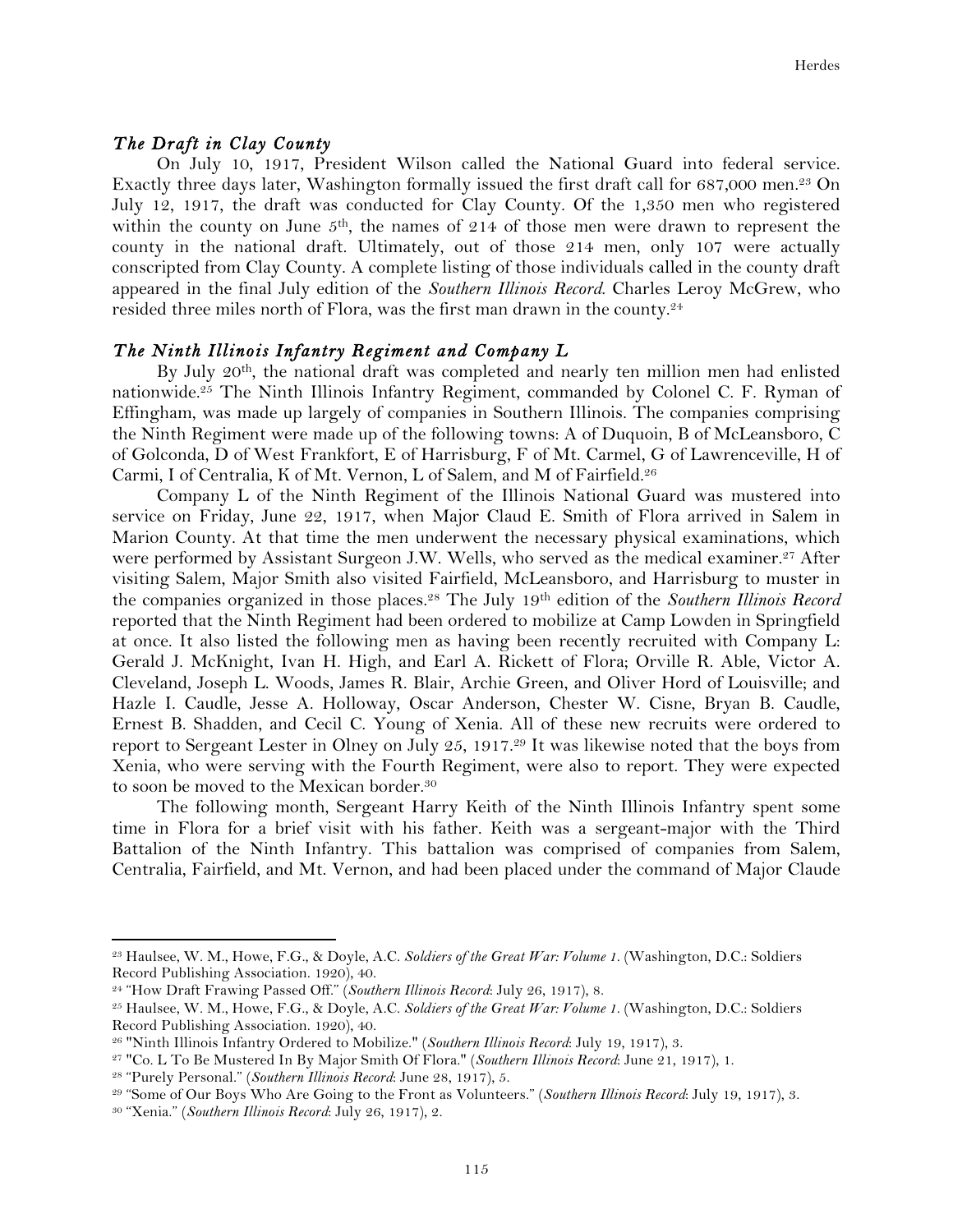E. Smith of Flora. During his visit to Flora, Keith observed that, "The regiment is standing up to the strenuous work of army drill like old veterans, and making fine progress."31

## *The Work of the Local Federal Board*

With the completion of the draft in Clay County, the work of readying the soldiers began. The 214 individuals whose names were drawn were ordered to report for a physical examination on the 6<sup>th</sup>, 7<sup>th</sup>, and 8<sup>th</sup> of August at nine o' clock in the morning. Order numbers one to seventy-one were to report on the 6<sup>th</sup>. Order numbers seventy-two to one hundred fortytwo were to report on the 7<sup>th</sup>. Order numbers one hundred forty-three to two hundred fourteen were to report on the  $8^{\text{th}}$ .<sup>32</sup>

The Local Federal Board for Clay County began examining these men on Monday August 6, 1917, as scheduled, with the goal of securing 107 able-bodied men, between twentyone and thirty-one years of age, to fill Clay County's quota. The physical examinations were conducted by Dr. E. C. Park Jr. and Dr. George W. Campbell. Dr. W. F. Fairchild served as the re-examining physician. Up to Wednesday evening of that same week, 145 physical examinations had been completed. Of those examined, 105 men had passed, leaving forty disqualified. From the 105 men who passed the examination, twenty made no claim for exemption and entered service. The eighty-five who claimed exemptions had ten days to file affidavits to substantiate their claims. All but a few of these exemptions made were claimed on account of dependents. The Board hoped to complete the examination of the 214 men notified to appear, by noon on Friday of that week at the latest. <sup>33</sup>

On August 13th, the Exemption Board for Clay County undertook the task of examining the proofs filed by 122 men who, in the first call, passed the physical examination, but claimed exemption on account of dependents. After the proofs had been considered, the Board certified, from the proofs, the following men for service: from Clay City- John W. Duff, Frank Dugan, George F. Hardy, Harry Nugent, Harry Powell, and Charles E. Lindsey; from Flora- William Lewis Devore, R. G. Gibson, Harold M. Hogan, Wayne V. McVeigh, James McCommons, William F. Malinsky, and Arthur Craft; from Ingraham- Walter G. Murvin; from Iola- Roy Krutsinger, G. H. Colclasure, and Thomas E. Williams; from Louisville- William H. Burton, Benjamin H. Crouse, John R. Fry, Jacob V. Bryan, Earl Nettleton, Robert Holaday, and Oscar E. Rogers; from Wakefield- Adolph I. Disch; and from Xenia- Cyrus L. Howard, John W. Lawson, James Corbett Anderson, Reuben B. Woomer, and Hoda Smith. On August 15th, the Board issued its second call for 125 additional men for examination in order to obtain the county's quota. This included those men with order numbers running from 215 to 339.34

The new call for additional men also produced mixed results. Of the 125 men that were examined by the Local Exemption Board, eighteen were physically disqualified and another sixty-eight men claimed exemptions. Six of the men that were called had previously enlisted and two men failed to appear all together. Thirty-one men from the list were certified for service.<sup>35</sup>

The Local Exemption Board was once again in session on August 27<sup>th</sup> and 28<sup>th</sup>, passing on claims for dependents. At the end of that time, all proofs were in, with the exception of seven cases. In order to provide ample time for the filing of proofs, the Board adjourned until the 30th. However, Mrs. E. C. Park and Mr. Cressy Russell, who were acting as clerk and stenographer,

<sup>31</sup> "Ninth Infantry Making Good." (*Southern Illinois Record*: August 16, 1917), 1.

<sup>32</sup> "Notice of Call and To Appear For Physical Examination." (*Southern Illinois Record*: August 2, 1917), 1.

<sup>33</sup> "Clay County Soldier Contingent." (*Southern Illinois Record*: August 9, 1917), 1.

<sup>34</sup> "Thirty More Men Added to the Roll. New Call Issued." (*Southern Illinois Record*: August 16, 1917), 1.

<sup>35</sup> "Soldiers Of The Republic." (*Southern Illinois Record*: August 23, 1917), 1.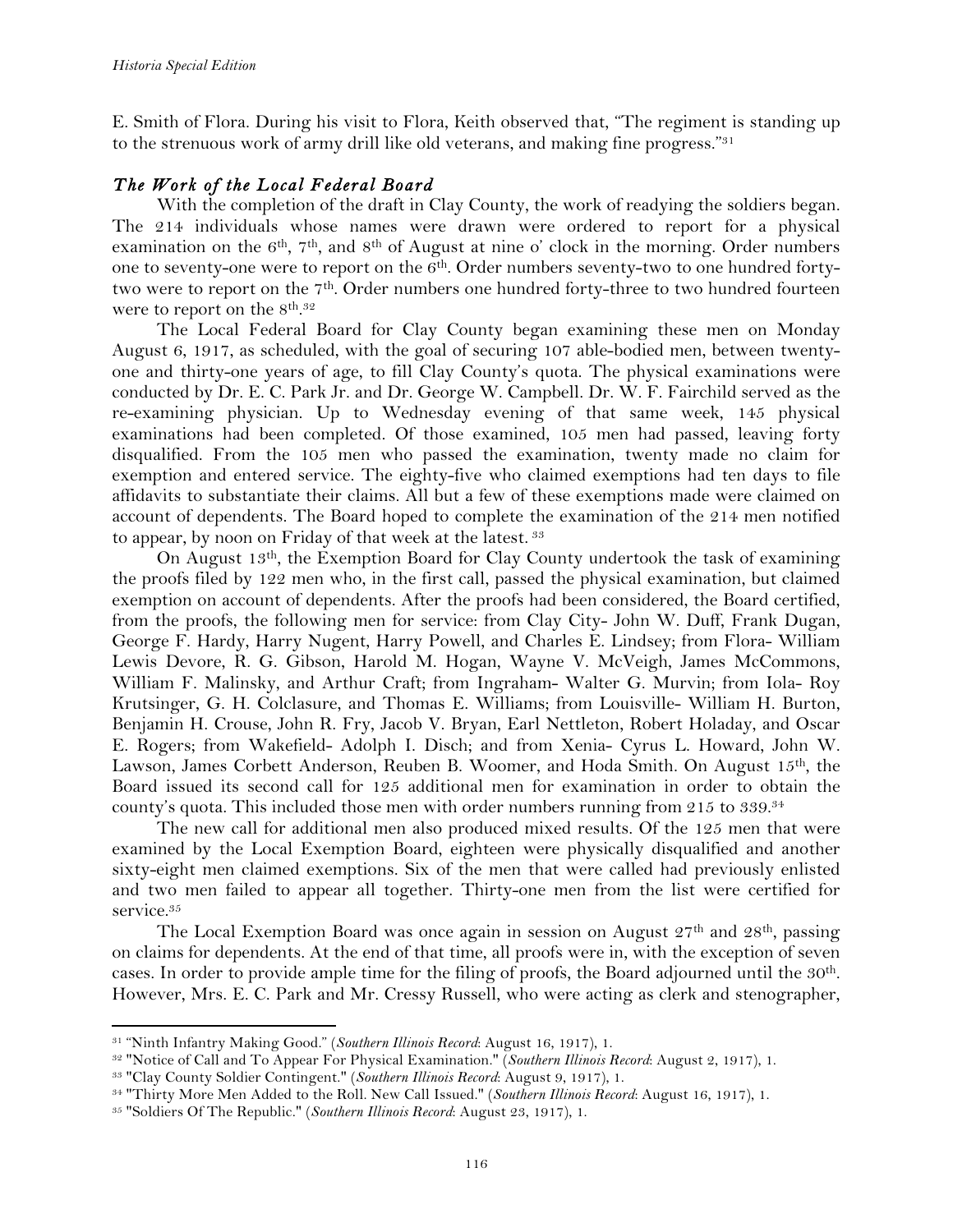remained at the office each day to meet anyone wishing information. The *Southern Illinois Record* published a breakdown of the official results of both the first and second call for men in its August  $30<sup>th</sup>$  edition. Concerning the breakdown for the first 214 men called: three were exempted as municipal and county officers; fifty-four were discharged for physical disability; sixty-six were passed and exempt on dependent claims; eleven enlisted or failed to appear for examination; twenty-three were passed and then appealed to the District Board; four filed a claim but made no proof; fifteen filed a claim and made proof; one had or made a claim for discharge on military service; and thirty-seven were passed and claimed no exemptions. Concerning the breakdown for the second 125 men called: forty-six men passed and claimed exemptions that were granted; twenty-three were physically disqualified; eleven passed and claimed exemptions that were denied; thirty-one passed and claimed no exemptions; two failed to appear for examination; two were examined by other boards; one was previously enlisted; and nine were continued for proof.36

The *Southern Illinois Record* also explained that the government had appealed all cases to the District Board that had been discharged by the Local Exemption Board. It was anticipated that the Local Board would receive, by September 1st, final orders relative to the assembling of the first five percent that were now ordered to entrain for Fort Taylor. Also, the following names of those men who had been examined and accepted since the last report were given: from Bible Grove- Charles J. Farris, Otto Schneipp, Richard F. Webster, and John Fred William Stork; from Clay City- George E. King and William Hopkins; from Farina- Robert F. Turberville; from Flora- Earl Elmer Slade, Luke E. Pixley, and G. E. Halterman; from Ingraham- William W. Knowles, Curtis A. Lewis, and John A. Nix; from Mason (not in Clay County)- George C. Poehler; and from Xenia-William E. Jones and Frank E. Randall.<sup>37</sup>

#### *Off to Camp Taylor*

On Saturday, September 1, 1917, a farewell banquet was held in Louisville to honor the men of the county who were soon to be transported to one of the various training camps. There they were drilled, hardened, and prepared for active and serious fighting. It proved to be both a joyful and a sad day for many in the county.38 The men were sent to Camp Taylor, located near Louisville, Kentucky. It had been determined that Camp Taylor would be the training ground to which all Southern Illinois soldiers were to be sent.39

The date for the second increment of soldiers to leave for Camp Taylor came on Wednesday, September 19<sup>th</sup> of that year. (Information on the first increment of soldiers to leave for Camp Taylor has yet to be obtained.) Forty-three men, representing all sections of the county, were marshaled in Louisville for the last time as civilians. They marched from the County Court House to the railroad, where they entrained for Flora. At about eleven o' clock that morning the men reached Flora. Waiting to welcome them were thousands of people crowding the platforms and all of the vacant places surrounding the depot. From there the men joined up with others arriving from Marion, Clinton, and St. Clair Counties, and boarded a train to Camp Taylor. While in Flora, the men were given a patriotic reception. There, each of the soldiers was presented with a basket of lunch and served with fresh apple cider and Jonathan apples by uniformed members of the Red Cross. The apples were a gift from Colonel Tanner and Senator Dunlap. The following individuals composed the county's second offering of forty-three soldiers: from Clay City- James Mitchell, Albert R. Glascoe, William Holman,

<sup>36</sup> "Work of the Exemption Board." (*Southern Illinois Record*: August 30, 1917), 4.

<sup>37</sup> "Work of the Exemption Board." (*Southern Illinois Record*: August 30, 1917), 4.

<sup>38</sup> "Farewell Banquet To Soldier Boys." (*Southern Illinois Record*: September 6, 1917), 1.

<sup>39</sup> [No Title] (*Southern Illinois Record*: August 30, 1917), 4.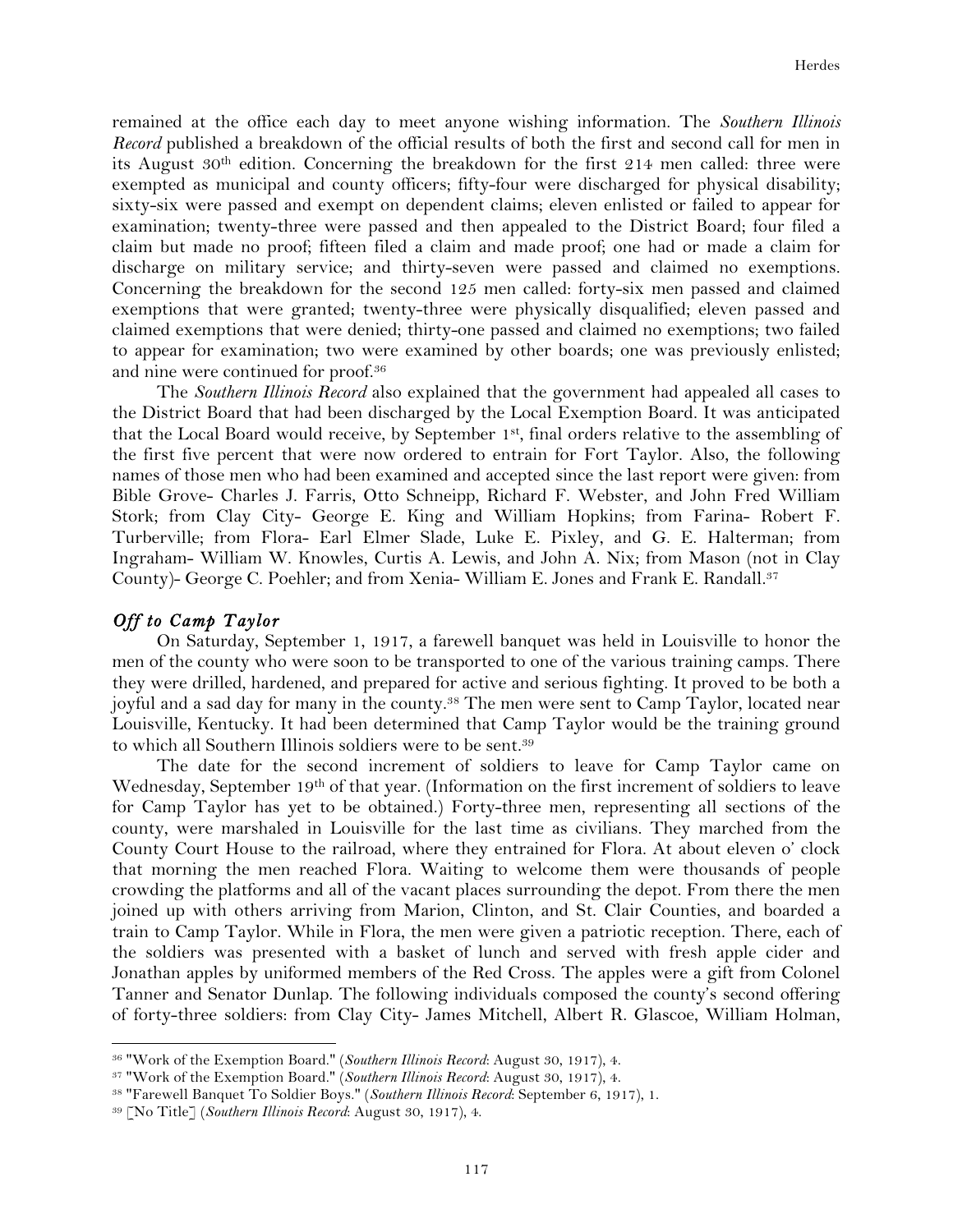William A. Dean, Fritz Schnautz, Alvin R. Tucker, and Thomas J. Dougherty; from Flora-Raymon G. Gibson, Clarence L. Boyd, George O. Crabtree, L. E. Kellums, Robley V. Stephens, Harry W. Gill, Cletus Campbell, Silas Shriner, and Earl Hall; from Iola- Orin C. Colclasure, Glenn Taylor, John Sphinner, Virgil C. Smith, and Glenn Gullett; from Louisville-Sewell Smith, Clifford C. Cannon, Earl Nettleton, Clarence R. Howard, Clover Landreth, Charles T. Gabbert, Andrew H. Speaks, Benjamin H. Britton, Ocie Tolliver, and David Dillman; from Mason- Theodore Bartles and Charles L. Snyder; from Noble (in Richland County)- Joe Buerster; from Sailor Springs- Harry Fleener; and from Xenia- James G. Weaver, Mark Middleton, Aaron M. Kagy, Carl O. Leathers, Forest J. Anderson, Elmer E. Clinton, Arthur Craft, and William J. Smith.40

Two weeks later, on October  $3<sup>rd</sup>$ , the third increment of men from Clay County's selective soldiery left Louisville and passed through Flora, bound for Camp Taylor. Twenty-three men were entrained in Louisville at 10:24 a.m. and reached Flora at 10:45 a.m. Once there, they switched trains, and, in less than thirty minutes, were on their way to Camp Taylor. Sergeants William Floy Malinski of Flora and Jacob V. Bryan of Louisville were selected to take charge of the squad until they had reached their destination. The following are the names of the soldiers who entrained in the third increment: from Bible Grove- Otto Wyatt and Fred Faeder; from Clay City- William B. Hopkins, Frank Dugan, and Charles L. Lindsey; from Edgewood- Floyd R. Dyer; from Flora- Winfield Koontz, James McCommons, William Floy Malinski, Earl Elmer Slade, and Harry B. Wright; from Iola- Norris Pickle, Olsie R. Fitzgerald, Roy Eckle, and Seth T. Devore; from Louisville- Jacob V. Bryan, Murvin Crouse, and Arvin R. Cotterell; from Noble- Owen L. Hasler; from Sailor Springs- Rudolph Hilderbrand; from Wakefield (not in Clay County)- Adolph Rudolph; and from Xenia- Ruben B. Woomer. It is worth noting that while the *Southern Illinois Record* stated that twenty-three individuals were entrained from Louisville, only twenty-two names were recorded.<sup>41</sup>

An enormous crowd of people attended both the assembly and departure of the third increment in Louisville. A short program was held at the Clay County Courthouse prior to the departure, which was directed by Captain Culbertson. The program featured stirring patriotic speeches by Colonel Randolph Smith and Judge A. M. Rose. In addition to the program, the Louisville chapter of the Red Cross presented each of the soldiers with a pillow. At Flora, hundreds of men, women, and children waited to greet the soldiers. The soldiers were given a generous basket of lunch, which had been prepared by the ladies of St. Stephen's Church.<sup>42</sup>

On October 13, 1917, a letter written by William Floy Malinsky of the Medical Department of the 334th Infantry Regiment, stationed at Camp Taylor, was printed in the *Southern Illinois Record*:

All of our boys are enjoying camp life and are in good health. We are drilling every day for a few hours. Our officers are kind to us and our eats are good.

Transferring has caught all but Charles Lindsey. His address is the same as it was. The boys who transferred to the Medical Department of the 333rd Infantry Regiment are Jacob V. Bryan, Murvin Crouse, Seth Devore, Henry Dougherty, Frank Dugan, Alvin Cotterell, S. Pickle, and Floyd R. Dyer. Those transferred to the 334th Infantry Regiment, Medical Department, are Roy Eckle, William B. Hopkins, Olsa Fitzgerald, Fred Fader, Winfield Koontz, Owen Hasler, Rudolph Hilderbrand, and Floy Malinsky. Those transferred to the 335<sup>th</sup> Infantry

<sup>40</sup> "Great Day At Louisville & Flora." (*Southern Illinois Record*: September 20, 1917), 1.

<sup>41</sup> "Preparing For Grim Business Of War." (*Southern Illinois Record*: October 4, 1917), 1.

<sup>42</sup> Ibid.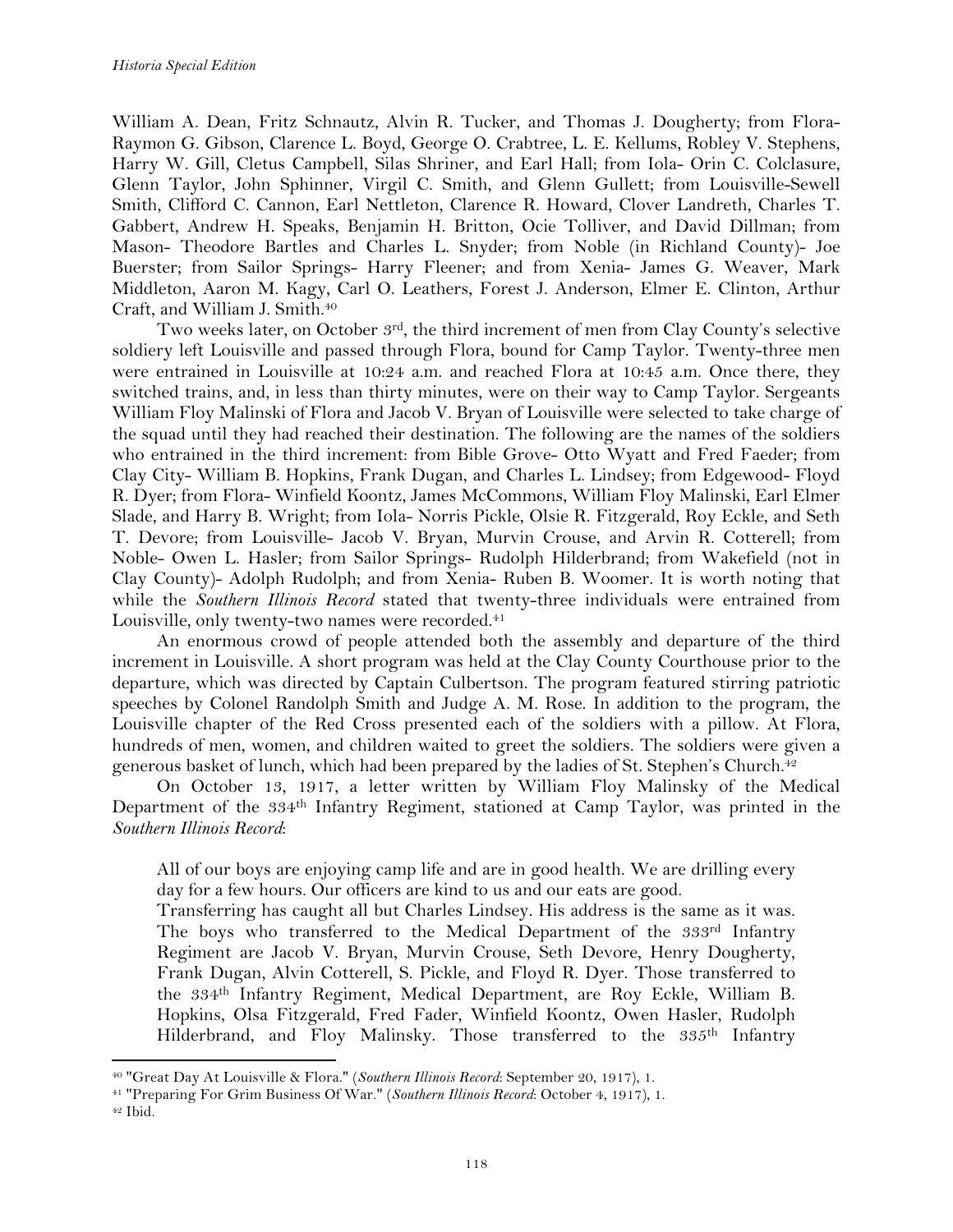[Regiment], Medical Department, are Harry Wright, Earl E. Slade, James McCommons, Adolph Rudolph, Otto Wyatt, and R. Woomer. All mail will reach these boys at these addresses, and friends, news is welcome.

We are about one-half mile from the other Clay County boys. We all spend our leisure hours at the Y.M.C.A., a place where we get real rest, and there is a good entertainment at each Y.M.C.A. every evening, a moving picture show two nights each week, and church services on Sunday. Some of the boys are planning on seeing the sights in Louisville [Kentucky] next Wednesday afternoon.

Richland County men here are worked up over the report that they may be transferred to either Camp Pike at Little Rock or Camp Shelby at Hattiesburg, Mississippi. According to the understanding published here, a transfer of troops will be made,  $\lceil \text{with} \rceil$  6,000 men going to Camp Shelby and 2,000  $\lceil \text{men going} \rceil$  to Camp Pike. Best wishes for all our friends and the Record.43

Another letter written by William Floy Malinsky, and published in the November 8th edition of the *Southern Illinois Record*, related the events that took place during Illinois Day in Camp Taylor:

Today is Illinois Day in the camp. Governor Frank O. Lowden addressed about five thousand Illinois soldiers Saturday morning at 10:30 a.m. in one of the Y.M.C.A.'s buildings. Harve Shriner, of Flora, is visiting his son, Silas, today. Frank Smith, who is well known in Flora, is in Company L of the  $334<sup>th</sup>$  Regiment, and Walter Pourchot is in the 333rd Regiment, Machine Gun Company. We drill a few hours each day and also study first aid work, which is very interesting. We will take up litter drilling soon. All the boys send their best wishes to their friends and the Record.44

#### *The Local Federal Board Continues Its Work*

A sufficient number of men had yet to be accepted out of the 389 originally called to complete Clay County's quota of 107 men. (Information has yet to be obtained on the calling of order numbers 215-389.) On Monday, the 8<sup>th</sup> of October, notices were mailed to 100 additional men to appear for examination. The list began with order number 390 and ended with order number 489. Fifty of the men were examined on Saturday, the 13<sup>th</sup> October, the remaining fifty men were examined on Monday, the  $15^{\rm th.45}$ 

When the Local Board completed most of its classification of registrants from Clay County, it released the findings to the *Southern Illinois Record*. According to the Board, 811 married men had registered for the draft. Of these men, 293 were called, but only twenty-four were accepted for service. There were a total of 557 single men who had registered for the draft. Of these men, 108 were accepted for service and eighty-eight were rejected. Additionally, five immigrants were called, but none of them were accepted. Of these, one was English, two were Greek, one was Russian, and one gave Central America as his home.<sup>46</sup>

The findings added that there were 843 farmers who registered for the draft. From these 523 were not called; 233 were called, but not accepted; and eighty-seven farmers were accepted. The number engaged in other occupations such as forestry, animal husbandry, mining,

<sup>43</sup> "From Camp Taylor." (*Southern Illinois Record*: October 18, 1917), 3.

<sup>44</sup> "Camp Taylor." (*Southern Illinois Record*: November 8, 1917), 8.

<sup>45</sup> "Local Exemption Board News." (*Southern Illinois Record*: October 11, 1917), 4.

<sup>46</sup> "Draft Disclosures In Clay County." (*Southern Illinois Record*: November 22, 1917), 1.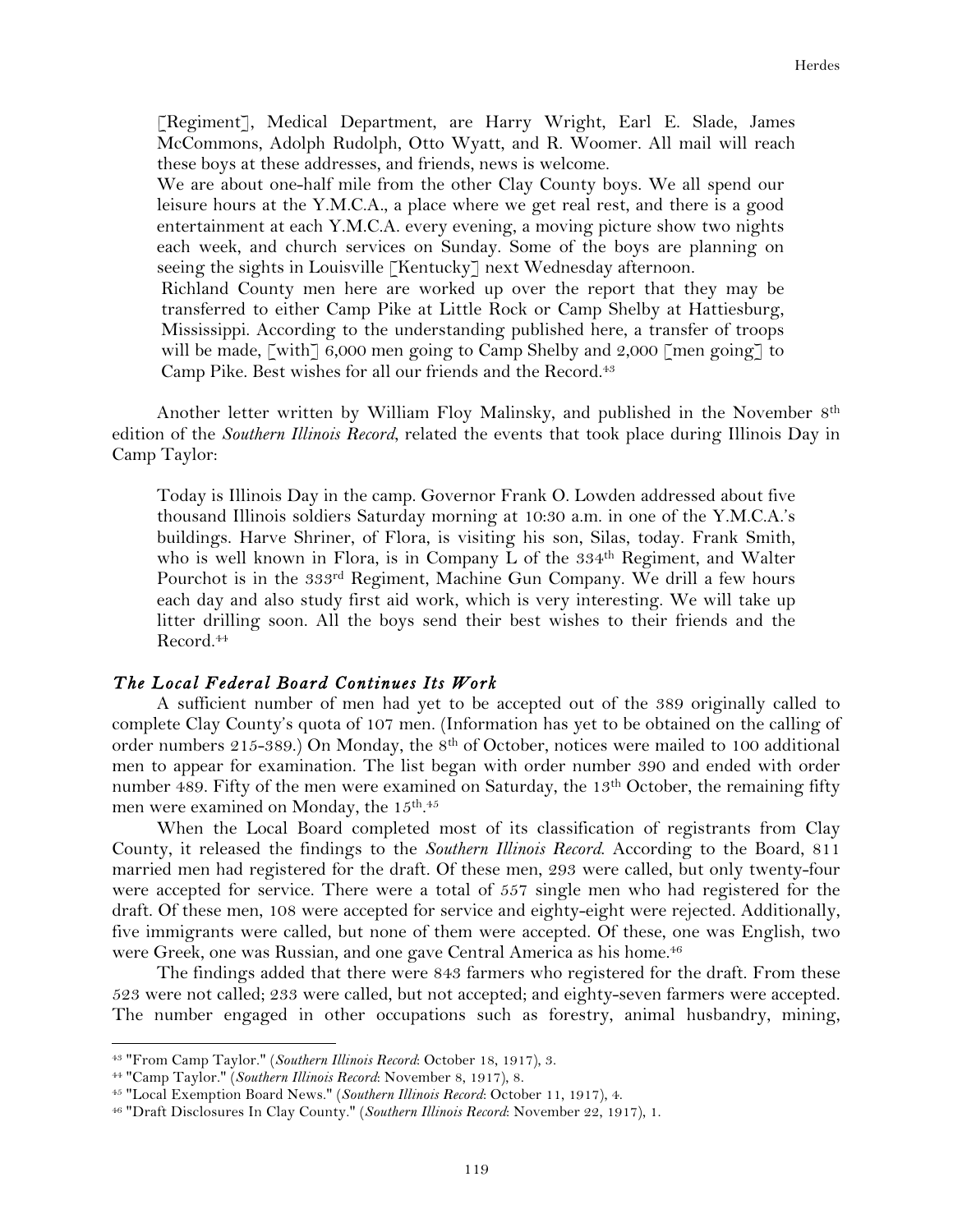manufacturing, food industry, steam railways, telegraph and telephone companies, transportation, trade and merchandise, professional, and domestic and manual service and labor numbered 525 men.47

## *A Clay City Doctor Gets Commissioned*

In its October 25th edition, the *Southern Illinois Record* ran an article that had originally been printed in the *Clay City Advocate*. It explained that while in Chicago, Dr. E. W. Chrisman, of Clay City, received a telegraph wire from the war department, stating that he had been commissioned as a first lieutenant in the dental reserve corps.<sup>48</sup>

## **Part Two: Soldiers of the Western Front** *Overview*

The purpose within this part is to highlight the lives of those soldiers from Clay County who fought on the Western Front. Unfortunately, it is not possible to discuss each and every solider that served from Clay County. Those that are chosen for discussion are done so due to the availability of resource materials concerning their involvement in the Great War.

# *Elias Barker*

The October 10th edition of the *Southern Illinois Record* printed a story which had first been printed in the *Louisville Republican.* The *Southern Illinois Record* was honored to learn that Elias Barker, who was born and raised in Ingraham, was the first Clay County soldier to receive a medal for bravery while in action. Elias' father, Tobe Barker, had received a letter the week prior from his son, who was stationed in France, stating that he had been in several engagements and had just been decorated for distinguished services in battle. Although it was not known at the time just what Elias had done, the newspaper that Elias Barker had made his mark and was deemed worthy of decoration for some brave act at a time of great peril. The letter had stated, that Prime Minister Lloyd George, had personally pinned the medal on Elias, and that, during the ceremonial, Elias had shaken the hand of General Pershing and other distinguished officers of the allied forces.49

## *Carmichael*

Early in 1917, Carmichael enlisted in Battery E of the 124th Field Artillery. On July 23rd he was made second lieutenant. Later, at Camp Logan in December of that same year, Carmichael was promoted to first lieutenant and placed in charge of calisthenics for the entire 124th. He held that position until being transferred to France to the 108th Ammunition Train. He remained in that service until the last great drive, in which he was wounded. On September 28, 1918, a German shell busted his left ear drum and rendered him with shell shock. He developed influenza, which induced cerebro-spinal meningitis. The meningitis caused his death on November 4th, just twenty-three days prior to his twentieth birthday. At the time that his death was reported, Carmichael was believed to be the only commissioned officer that Clay County had lost in the war.50

<sup>!!!!!!!!!!!!!!!!!!!!!!!!!!!!!!!!!!!!!!!!!!!!!!!!!!!!!!!!!!!!</sup> <sup>47</sup> Ibid.

<sup>48</sup> "Clay City Advocate." (*Southern Illinois Record*: October 25, 1917), 8.

<sup>49</sup> "First to be Decorated for Bravery." (*Southern Illinois Record*: October 10, 1918), 4.

<sup>50</sup> "Only Commissioned Officer Clay County Lost In War." (*Southern Illinois Record*: December 26, 1918), 8.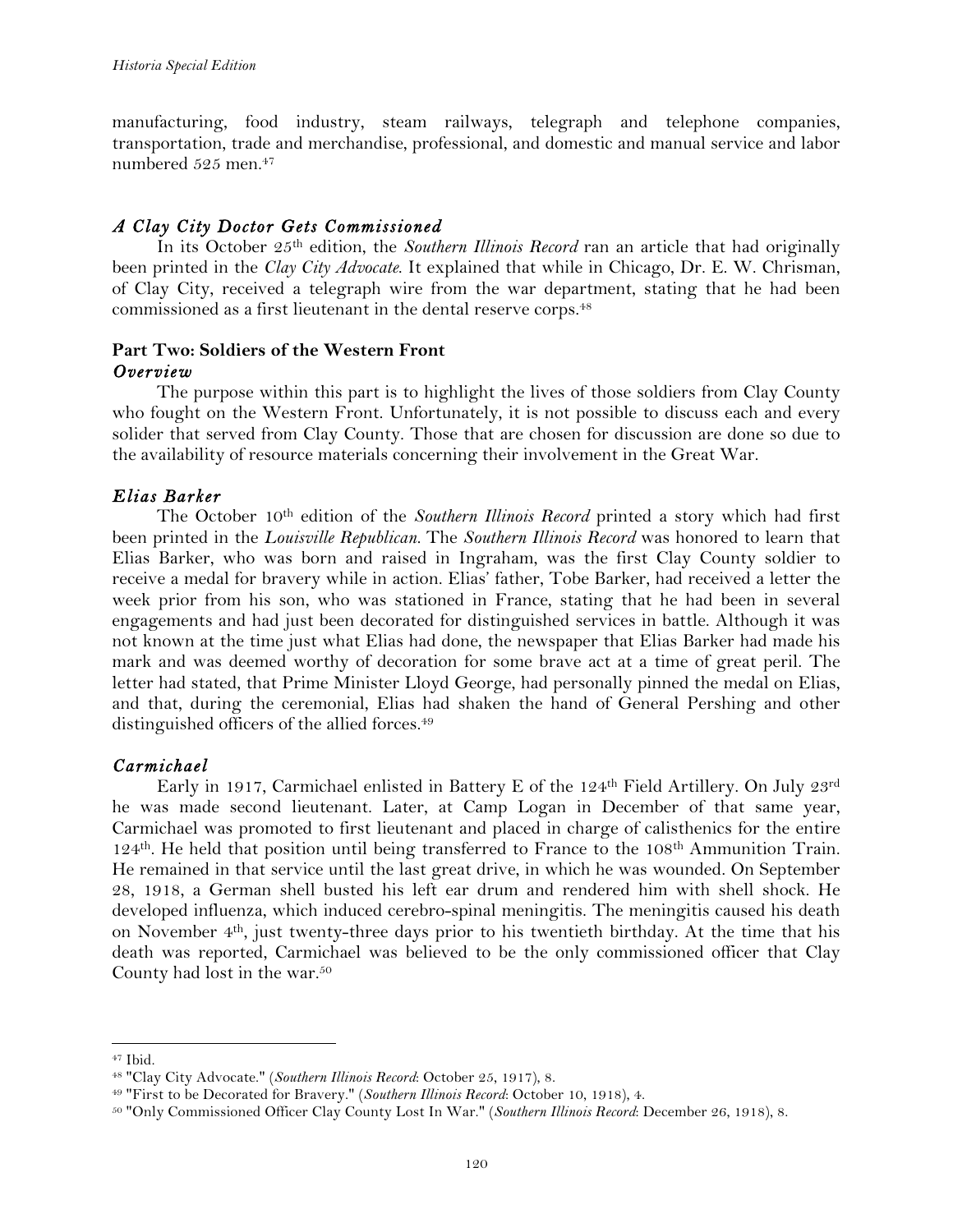## *Victor Arkell Cleveland*

On November 23, 1918, Mrs. Silas Steele received notification from the war department that her son, Victor Arkell Cleveland had been killed in action in France on October 12<sup>th</sup>. No word of the safety of Bob Abell, Jim B. Blair, Arch Green or other Louisville boys in Company L had been received at the time of the notification of Cleveland's death.<sup>51</sup>

The December 5th edition of the *Southern Illinois Record*, which printed the above story that had originally come out of Louisville, went on to add that several letters had been recently received in Flora from Clay County soldiers who were in the battle in which Victor Arkell Cleveland had been killed. It was reported that the balance of the soldiers had come out without a scratch. In fact, Archie Green, who lived north of Flora, was said to have been at the side of Cleveland when he fell. According to Green, Cleveland had received two wounds, one in the arm and the other in the stomach. The latter proved to be fatal, from which Cleveland died in about two hours' time.52

#### *Raymond Gauger*

On September 26, 1918, the *Southern Illinois Record* reported that Raymond Gauger had been seriously wounded in France. Raymond had been among the early volunteers to offer his services to his country and had been stationed in France in active service as a member of the Ambulance Corps for more than a year. Word of Raymond's injury had been received by his uncle, B. M. Maxey, and his wife.<sup>53</sup>

#### *Charles Grimes*

Charles Grimes enlisted in Flora on May 29, 1918. The *Southern Illinois Record* reported that Mr. and Mrs. John Grimes of Flora received official notification in January of 1919 that their son, Charles Grimes, had been killed in the Argonne battle on November 11, 1918; the day that the armistice had been signed. On March 3rd of that year, Charles' mother wrote a letter requesting information about her son's death. A letter of reply crafted on March 23, 1919, by Hal C. Head, a chaplain with the 111th Infantry, was sent in response to Mrs. Grimes' letter. It was printed in the May 1st edition of the *Southern Illinois Record*:

Your letter of March  $3<sup>rd</sup>$ , asking about your son's death came to me yesterday.

Corporal Charley S. Grimes, formerly of Company C of the 111th Infantry, was killed November 4th on the Thiancourt front. He was on a patrol with one platoon of his company, when some machine guns fired on them and killed about twenty of them. Your son was killed instantly by German machine gun bullets. We buried him there with the others in neat graves with crosses at each head. We had what ceremony we could under the circumstances. It wasn't much, because the Germans were still pretty active with shells and machine guns. My heart was heavy and sad for the mothers at home who had given their noble sons in the war.

Your son was a fine man and a good soldier. He was well liked by his company and by all who knew him. He was noble and gave everything, even his life, for what he knew was right.54

<sup>51</sup> "Co. L Boy Killed in France." (*Southern Illinois Record*: December 5, 1918), 2.

<sup>52</sup> "Louisville." (*Southern Illinois Record*: December 5, 1918), 4.

<sup>53</sup> "Raymond Gauger Wounded." (*Southern Illinois Record*: September 26, 1918), 1.

<sup>54</sup> "Chaplain Head Confirms News of Private Grimes' Death." (*Southern Illinois Record*: May 1, 1919), 1.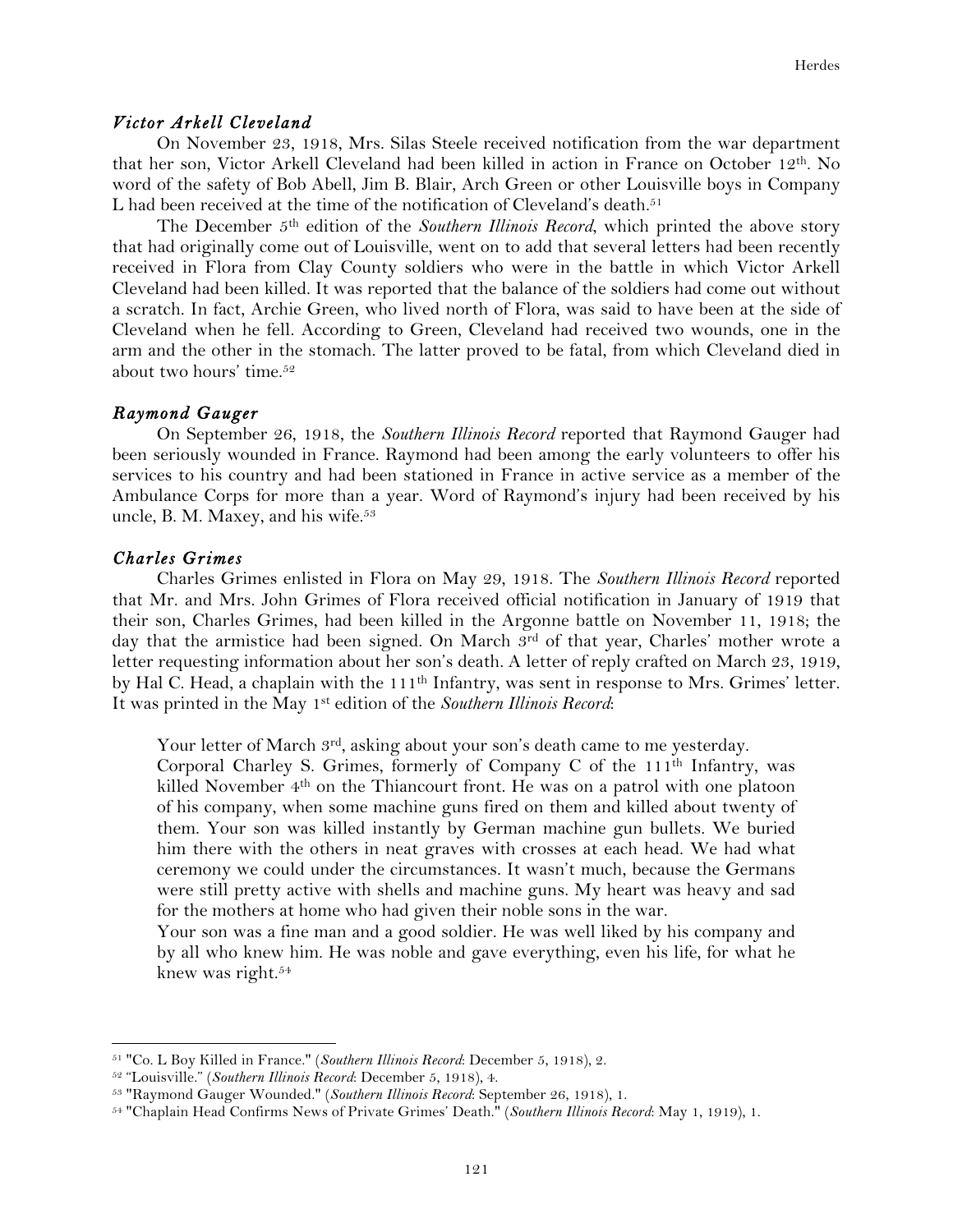It is worth noting that there seems to be a discrepancy in the date that Charles Grimes was killed. According to the chaplain, Grimes died on November 4, 1918, while the *Southern Illinois Record* had reported that he had died on November 11, 1918. According to the *Honor Roll*, from the State of Illinois, Charles Grimes was killed on November 11, 1918, the last day of the Great War.<sup>55</sup>

## *Clarence H. Grimes*

A letter from October 24th of 1918 was received from Clarence Grimes, written from somewhere in France. It was previously reported that Clarence had lost a hand from a shrapnel shell wound. According to the letter, this seemed to be a mistake. Clarence explained that he was in a hospital and would soon be out. He went on to add that he and his brother, Charley, had been over the top four times and had hand-to-hand encounters with the Huns, "whipping them like the pups they were."56 It was later reported that Clarence had been severely wounded on October 17th in the fight at Chateau Thierry and was still convalescing in a French Hospital.<sup>57</sup>

# *Mason P. Harbin*

!!!!!!!!!!!!!!!!!!!!!!!!!!!!!!!!!!!!!!!!!!!!!!!!!!!!!!!!!!!!

Mason P. Harbin, whom settled in Clay City some years after the conclusion of the Great War, was a private with Battery D of the 185<sup>th</sup> F. A. A. E. He wrote a letter to his parents recounting his journey from Camp Upton in New York to Liverpool Harbor in England. This letter, along with a photograph of Harbin, was published in the *Clay City Sesquicentennial*. It began with the title phrase, *On our way across June 26, 1918*:

We are leaving Camp Upton this a.m. June 26<sup>th</sup>. We left there at 9:30 a.m. on the Long Island railroad. When we got to New York [City], we took the boat down the Hudson River, and on the way down on the ferry boat, we went under the Brooklyn Bridge, saw the Singer Building, the Statue of Liberty, and a lot of the skyscrapers.

When we got to the dock we got on our transport. The Red Cross women of New York gave us ice cream and cake. It sure tasted good, for we knew it would be the last we would get in the good old U.S.A. until we came back.

Well, when it was time to go to bed, you ought to have seen the bunch swinging in their hammocks. There was not room for all of them on the hooks, so, of course, some of them had to hang theirs on the floor. But any how, they all slept some way. On the morning of the 27<sup>th</sup>, we pulled out of New York Harbor. There were about eight or nine transport ships of soldiers and U.S. submarine chasers and destroyers who went with us for safety.

On the same night, the  $27<sup>th</sup>$ , we got behind the rest. We couldn't keep up with them, so we had to go by ourselves. The reason we could not keep up was [that] the coal we had wasn't any good. It wouldn't make any steam, so the only thing we could do was to go to shore.

<sup>55</sup> Illinois Veterans' Commission. *Honor Roll*. (Illinois Veterans' Commission. 1956).

<sup>56</sup> "Baltimore & Ohio News: Happenings Among the Railroad Boys." (*Southern Illinois Record*: December 5, 1918), 1.

<sup>57</sup> "One Brother Killed- the Other Wounded." (*Southern Illinois Record*: January 23, 1919), 1.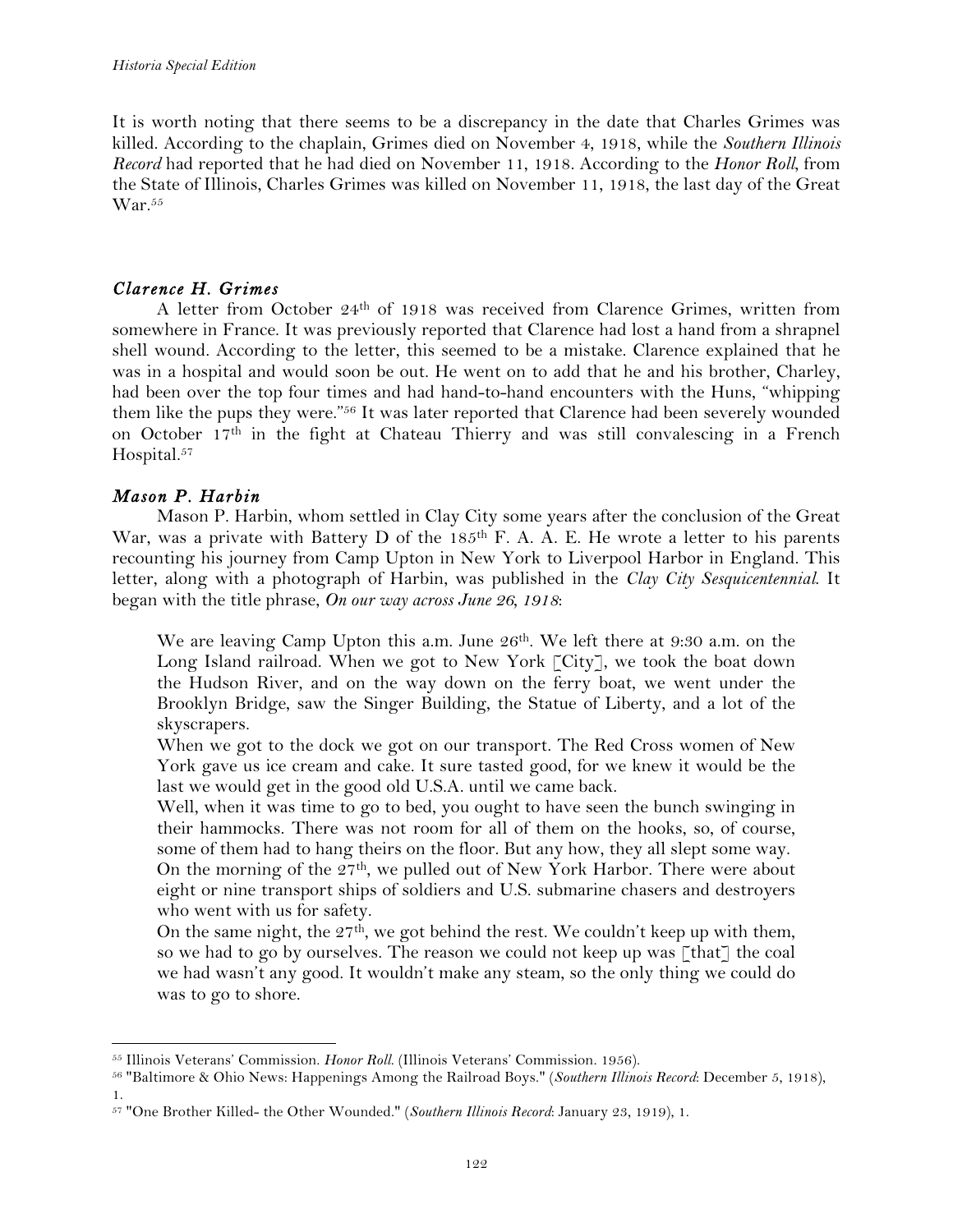On Monday morning we pulled into Halifax, New Brunswick Harbor. We took on coal here and fresh water to drink.

It is now Wednesday, July  $3^{rd}$ . It is raining, and what time it isn't raining, there is always a heavy fog.

They say they haven't seen  $\lceil \text{the} \rceil$  sun shine bright since March. But I couldn't swear to it. But [we] haven't seen any sun ourselves on one day since we left New York City. That was the first day out at sea.

It is now 8:00 p.m., [and] time for us to go off deck and go to bed.

Thursday, July 4th, [we are] still in Halifax Harbor.

To pass the time away, we have boxing bouts at 9:30 a.m. and biscuit eating contests.

The morning passed very merrily. In the afternoon at 3:30 p.m. we pulled out of [the] harbor with about four other ships. One of them was an English cruiser.

On the second day out we saw some fish out ahead of one of the other boats, jumping up. They were dolphins. They looked like little fish jumping through the fence.

It is Sunday, July 7th. We had services on the boat this morning at 10:30 a.m.

Well, it is Saturday, July 13<sup>th</sup>, at 6:00 p.m. The submarine chasers that are with us dropped some depth bombs and got a submarine that had been following us all day; but they finally got it. We are in Liverpool Harbor. We came this a.m. at six o' clock. We are on the boat, but I don't know when we will get off. It was a tiresome trip. [We were] on the boat eighteen days, but we got here okay.

Well, I will write you again when we get to our barracks, so answer soon. Love to all. I remain your son.58

## *Harlin Henson*

Harlin Henson, the son of Mr. and Mrs. Lynch Henson, died on October 20, 1918, from spinal meningitis while serving in France. He had grown up six miles south of Xenia.<sup>59</sup>

## *Homer S. Jarvis*

Homer S. Jarvis, the son of Mrs. Young, enlisted in Boise, Idaho and trained at the Boise Barracks. He was stationed in Bordeaux, France. While in France he was gassed and wounded twice. Jarvis was promoted from corporal, to sergeant, and then to second lieutenant. Finally, he was promoted to first lieutenant. He was even personally honored by General Pershing and recommended for the position of captain.<sup>60</sup>

According to the *Southern Illinois Record*, Lieutenant Jarvis was born and raised at Xenia, and was the brother of Mrs. N. T. Peirce, also of Xenia. A story from the *Payette Independent*, out of Idaho, was printed in the February 13, 1919 edition of the *Southern Illinois Record*:

Among the names of the soldiers honored by General Pershing for heroism, appears the name of First Lieutenant H. S. Jarvis,  $\lceil \text{of the} \rceil 11^{\text{th}}$  Machine Gun Battalion, for extraordinary heroism in action near Vantillois, France, on September  $26<sup>th</sup>$  [1918]. Lieutenant Jarvis captured Maxim guns, pushed forward to a heavily shelled area from which the infantry had withdrawn, and by their accurate fire kept groups of

<sup>58</sup> Bissey, Doris. *Clay City - Our Hometown: Sesquicentennial, 1855-2005*. (Effingham: Ad Works Publishing, Inc. 2006), 101.

<sup>59</sup> "Xenia." (*Southern Illinois Record*: November 28, 1918), 8.

<sup>60</sup> "Clay County in the War." (*Southern Illinois Record*: February 20, 1919), 1.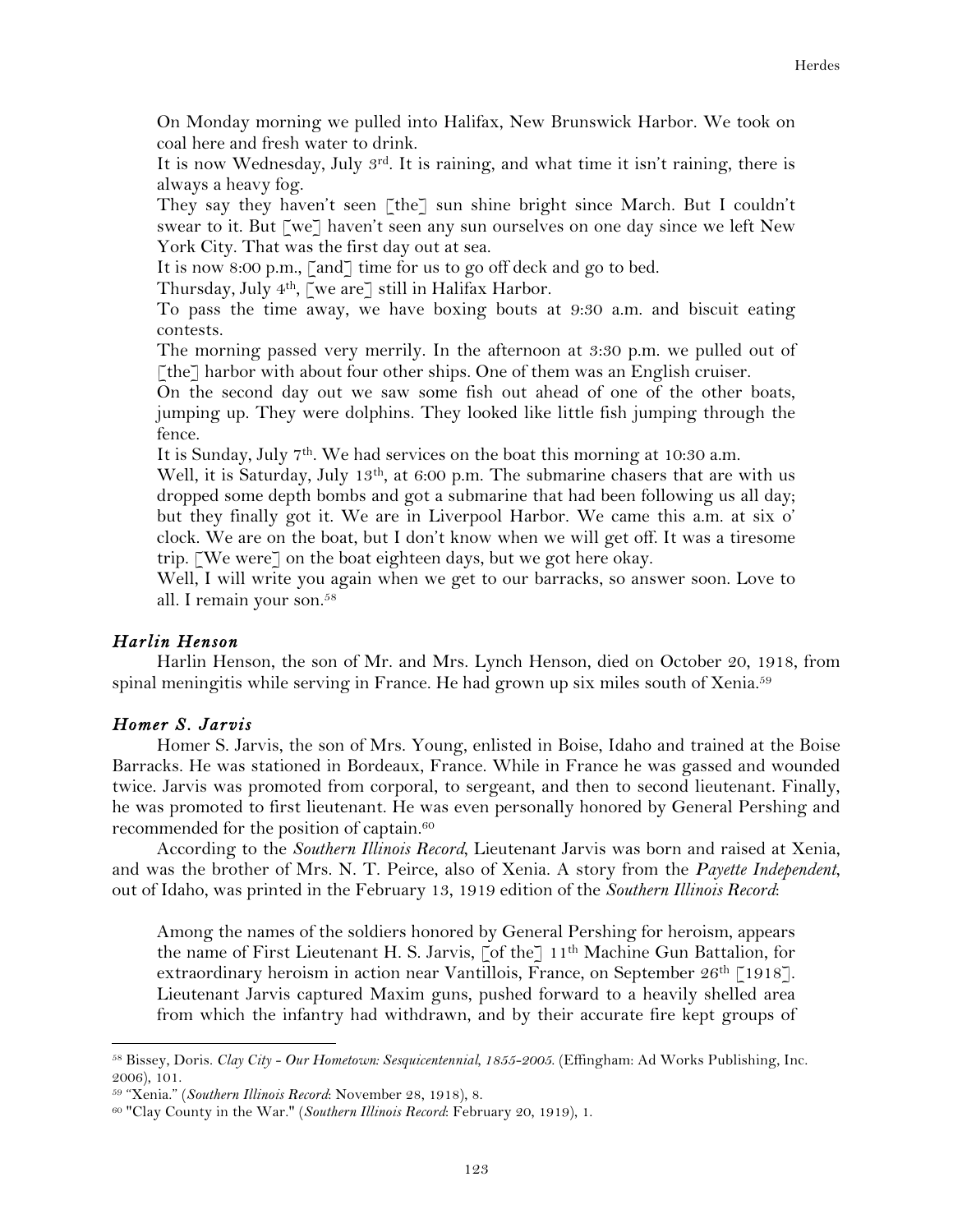the enemy from occupying advantageous positions. He withdrew when it became too dark to see. Lieutenant Jarvis is well known in this city, having lived here before he went to France.<sup>61</sup>

## *Glen E. Leathers*

Glen E. Leathers wrote the following letter home to his mother from a hospital in France on August 12, 1918:

Will endeavor to write you a few lines again this afternoon to let you know I am still among the living, but just a little out of commission. Trust this finds you all [as] well as when I last heard from you. Well, Mother, I met with a little accident Wednesday, August  $7<sup>th</sup>$ , and as the result, I am now lying in the hospital taking life easy. On that morning, we went after the Dutch at four o'clock, and at seven o' clock, I got a bullet through my knee. I got medical attention at once and am getting along fine. Of course I will be out of commission for quite awhile, for the bone was broken, so it will take quite a while to heal up. But Mother, don't worry about me for one minute, for I am getting along the finest on earth, and consider [that] I am a lucky boy to get off so well as that, for some of them do not.

And Mother, the best part of it is [that] the Huns could not stop our advance. The boys drove them back a long way, and believe me, "Old Jerry" is beginning to realize now where he is. I only wish I might be with the boys when they hit Berlin, which is not far off, I hope.

Mother, I just got your letter and picture the day before I was wounded, and believe me, I am proud of it. And a man never realized the real worth of the Red Cross until he gets in the hospital. Believe me, they are sure a God send to us over here. Now Mother, I would write more this time if I could, but can't. So you will have to excuse me this time. But I do hope and pray this finds you all well and happy, and let me beg of you once more not to worry about me, for I am getting along just fine, and am glad that I had one opportunity to go to the front. My only regret is [that] I didn't get to stay longer.

Address my letters to Glen E. Leathers, Base Hospital #17, A. E. F. [American Expeditionary Force], and don't use my old company and regiment.

Now good bye, good luck, and God bless you all is my prayer. Your loving son, Glen E. Leathers.62

## *E. E. "Bud" Lee*

!!!!!!!!!!!!!!!!!!!!!!!!!!!!!!!!!!!!!!!!!!!!!!!!!!!!!!!!!!!!

E. E. "Bud" Lee arrived in Clay County, back from France, on Wednesday, January 22, 1919. He served with Company L of the 130<sup>th</sup> Infantry. Lee had been both gassed and wounded during the great battle at Chepilly Ridge, and was in poor health upon arrival. He was met at the depot by a reception committee and welcomed home. His Illinois Division had been decorated by the British, French, and Belgians for bravery. Lee was the first wounded Flora soldier to return home.<sup>63</sup>

<sup>61</sup> "Another Clay County Hero." (*Southern Illinois Record*: February 13, 1919), 1.

<sup>62</sup> "News from the Soldier Boys." (*Southern Illinois Record*: September 26, 1918), 2.

<sup>63</sup> "First Wounded Flora Soldier Arrives Home." (*Southern Illinois Record*: January 23, 1919), 1.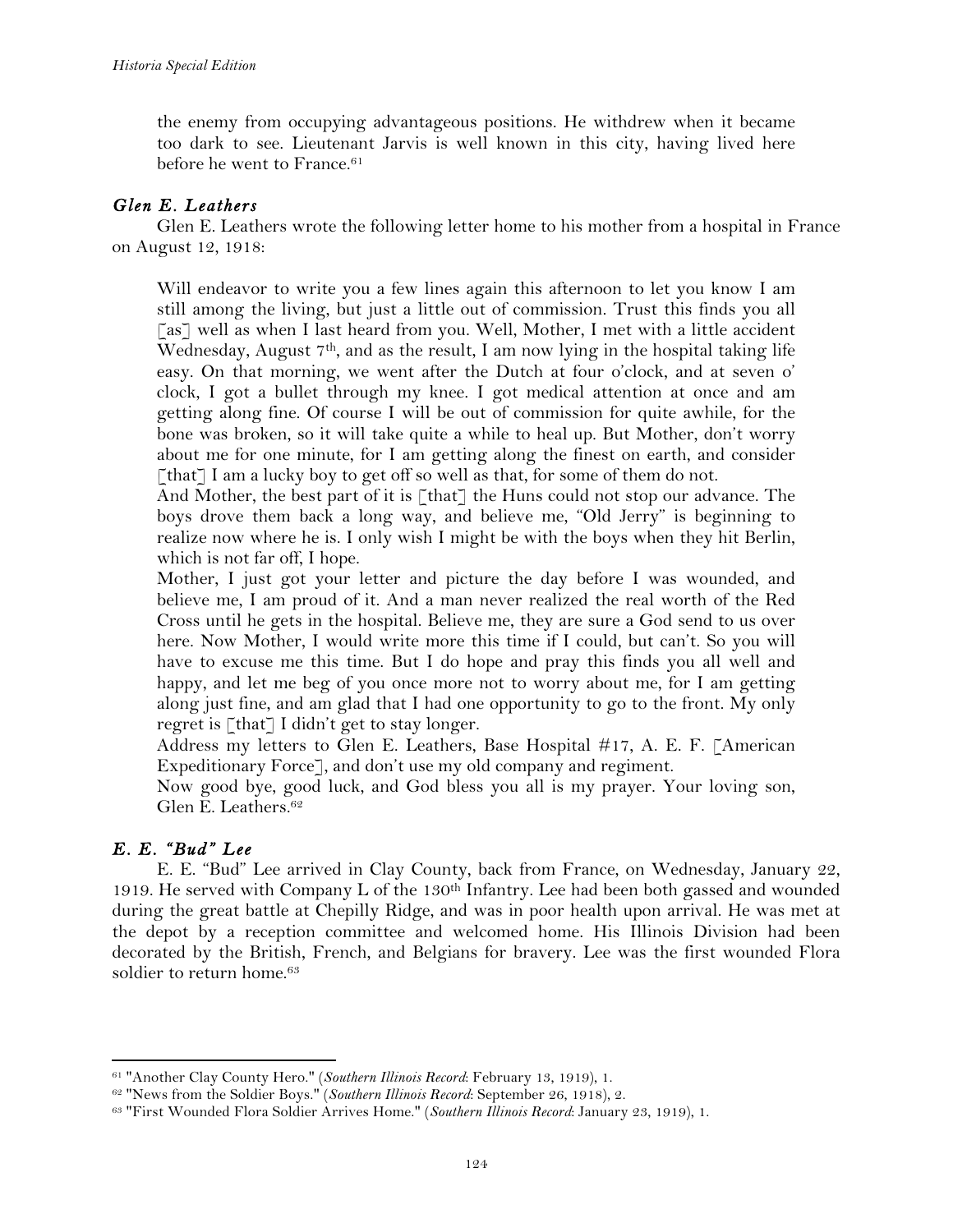#### *Leslie M. Marshall*

On September 26, 1918, the *Southern Illinois Record* reported that a Clay County soldier might be lost at sea. Leslie Marshall, the son of Charles Marshall of Flora, was a radio operator on board the *Buena Centura*. The vessel was torpedoed off the Spanish coast on September 20, 1918. It was reported that twenty-one individuals lost their lives in the attack. The parents were said to be greatly distressed and feared the worst.<sup>64</sup>

### *Perley Roscoe Marshall*

The following is a paraphrase of an obituary that appeared in the *Southern Illinois Record*: Perley Roscoe Marshall, the son of Charles S. and Belle A. Marshall, was born near Rinard, Illinois on March 16, 1888. He departed this life on September 27, 1918, at the age of thirty, after an illness lasting nine days. He was thirty years old. He enlisted in the service of his country as a wireless operator. He was placed in the radio school at Minneapolis, Minnesota before being transferred to Cambridge, Massachusetts. He was there only a short time before he was taken sick with influenza, which developed into pneumonia.65

## *Glen Miller*

On Tuesday, September 24, 1918, the father and mother of Glen Miller of Xenia received a message notifying them that Glen had been killed in an air raid in France on August 13th.<sup>66</sup>

## *Roy Lyle Pearce*

Roy Lyle Pearce, the son of Mr. and Mrs. Allison Pearce of Stanford Township, died of pneumonia, which was induced by influenza. Roy was the eldest of three Pearce children, there being two sons and one daughter. He died in France on September 21, 1918, at the age of twenty-eight.67

#### *Bert Pruitt*

On January 9, 1919, the *Southern Illinois Record* announced that Bert Pruitt was coming home from the war in France. Pruitt heralded from the community of Iola in Larkinsburg Township. He had been decorated with the French Medal of Honor, the Croix de Guerre. However, it was not known for what action he had received the medal. Pruitt was a member of the famous Rainbow Division, principally made up of soldiers from the southern states. He had been the commander of this division, who had wired his superior officer during the Argonne fight, exclaiming that his boys would not understand an order to retreat.<sup>68</sup>

## *Virgil D. Smith*

!!!!!!!!!!!!!!!!!!!!!!!!!!!!!!!!!!!!!!!!!!!!!!!!!!!!!!!!!!!!

Sergeant Virgil D. Smith of Flora was killed in action on the battle front in France. He was a nephew of Mrs. Etta Perine of Flora.69

<sup>64</sup> "May Be Lost At Sea." (*Southern Illinois Record*: September 26, 1918), 1.

<sup>65</sup> "Obituary." (*Southern Illinois Record*: October 10, 1918), 4.

<sup>66</sup> "Killed in Action." (*Southern Illinois Record*: September 26, 1918), 1.

<sup>67</sup> "Buried in France With Military Honors." (*Southern Illinois Record*: October 31, 1918), 1.

<sup>68</sup> "Iola Has a War Hero." (*Southern Illinois Record*: January 9, 1919), 1.

<sup>69</sup> "Killed in Action." (*Southern Illinois Record*: November 21, 1918), 1.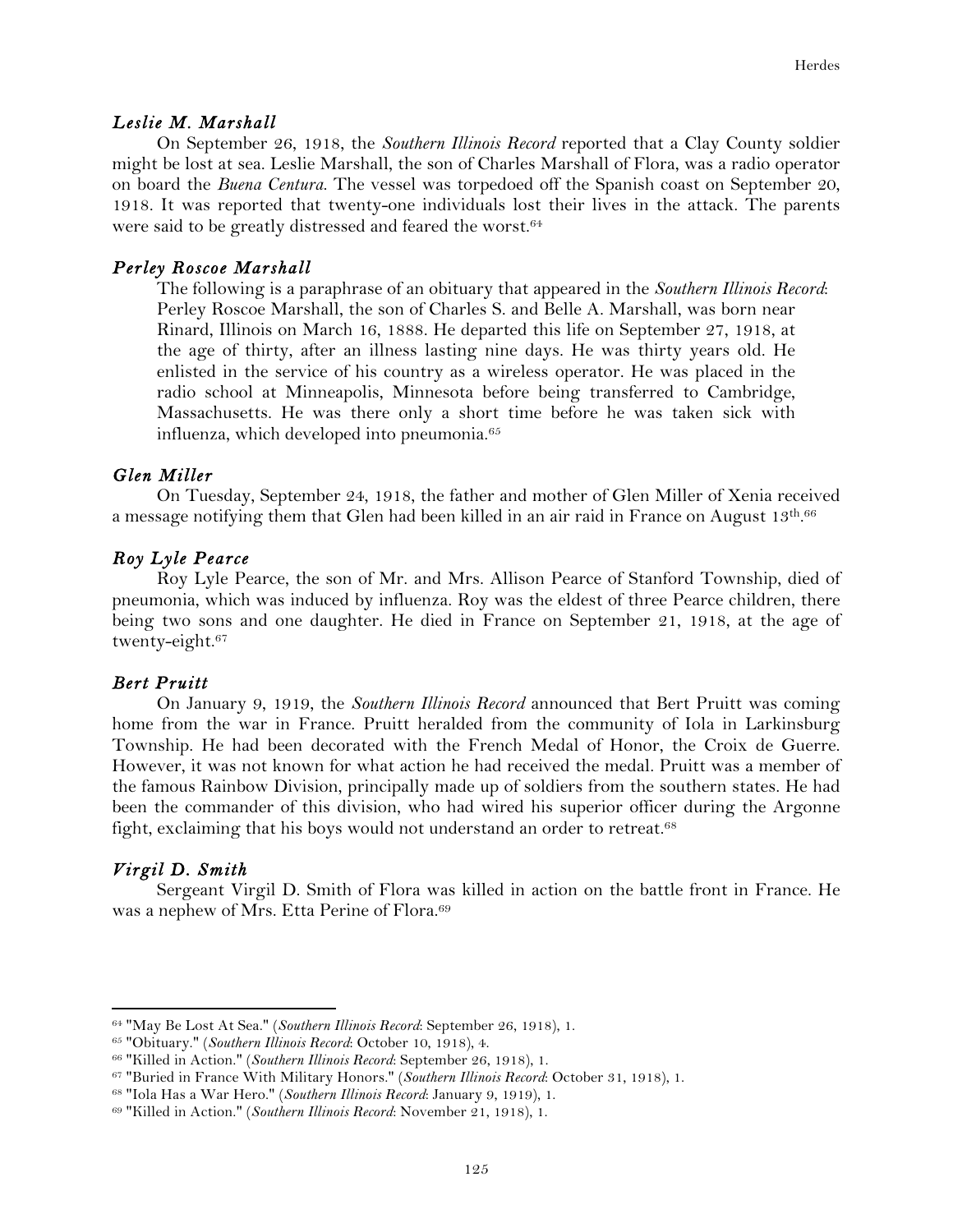# *Todd Whitney Snyder*

Private Todd Snyder, of the H.D.O. Company of the 147<sup>th</sup> Infantry, wrote the following letter home to his sister, Rosemond Snyder, from somewhere in Belgium on November 29, 1918:

As I have not written to you for so long, I thought I would drop you a line.

The armistice was signed on John Lloyd's birthday. I sure will have many things to tell you when I return. The morning before the armistice was signed; we moved our stakes by motor to the front, while the machine gun bullets were falling thick as hail.

It was on Sunday night, and I sure did think of church and home. I have not been able to attend church since I left home, like I would have liked to.

The Sunday you were at the association, I was dodging shells that, when they struck the ground, made a hole large enough to bury a horse in. They fell close to me. Then, dear sister, is when you think of home and how to pray. So many boys have come to me since and have said they prayed there that day and were going to continue to do so.

But do not worry about me now, for I am fine. Like the poem I sent to you, 'when guns are stilled and strife is past,' I am living to be the boy you and mother expect to see.

We were in the trenches several nights in water and slept right in it, and had only a can of corned beef and two boxes of hard tack in seven days. I think I will not be so choicy about my food when I get back.

All of this may not pass the censor. What was so bad  $\lceil \text{was that} \rceil$  you could hear and see boys, with their arms and legs blown off by these large shells, and they would be calling for their mothers and God.

What makes me feel bad  $\lceil \text{is that} \rceil$  a boy in Company L, by the name of Amos McDevitt, was wounded and died. The other boys told me [that] he called for me in his last hours.

I received a fine letter from C. C. Markham. He surely is a man of God. From what Mr. Markham says, Clyde McGrew has been able to put more of what he has been doing in his letters than I have ever been.

I received a letter from Charles dated November 11th, the day the armistice was signed. Rose, that was the happiest day of my life.

I have been in 'No Man's Land' many times. There have been times since I came across that I did not know one hour if I would be living the next. But all is safe now.

Rose, I used to think it was bad to see a dead man, but I have gotten over that.

Rose, I know you folks read of the drive of the American troops, led by Colonel Galbraith, through the Argonne Forest. I was one of them. We had to use our gas masks pretty often then.

Hoping this finds you as well as this leaves me, I am, as ever, your loving brother.<sup>70</sup>

# *Leo Stanford*

!!!!!!!!!!!!!!!!!!!!!!!!!!!!!!!!!!!!!!!!!!!!!!!!!!!!!!!!!!!!

Leo Stanford left Clay County with a contingent of soldiers on May 29<sup>th</sup> of 1918 for Fort Thomas, Kentucky. Later he was transferred to Camp Custer, Michigan. On October 8<sup>th</sup>, his

<sup>70</sup> "Clay County Boy in the Argonne Fight ." (*Southern Illinois Record*: January 9, 1919), 3.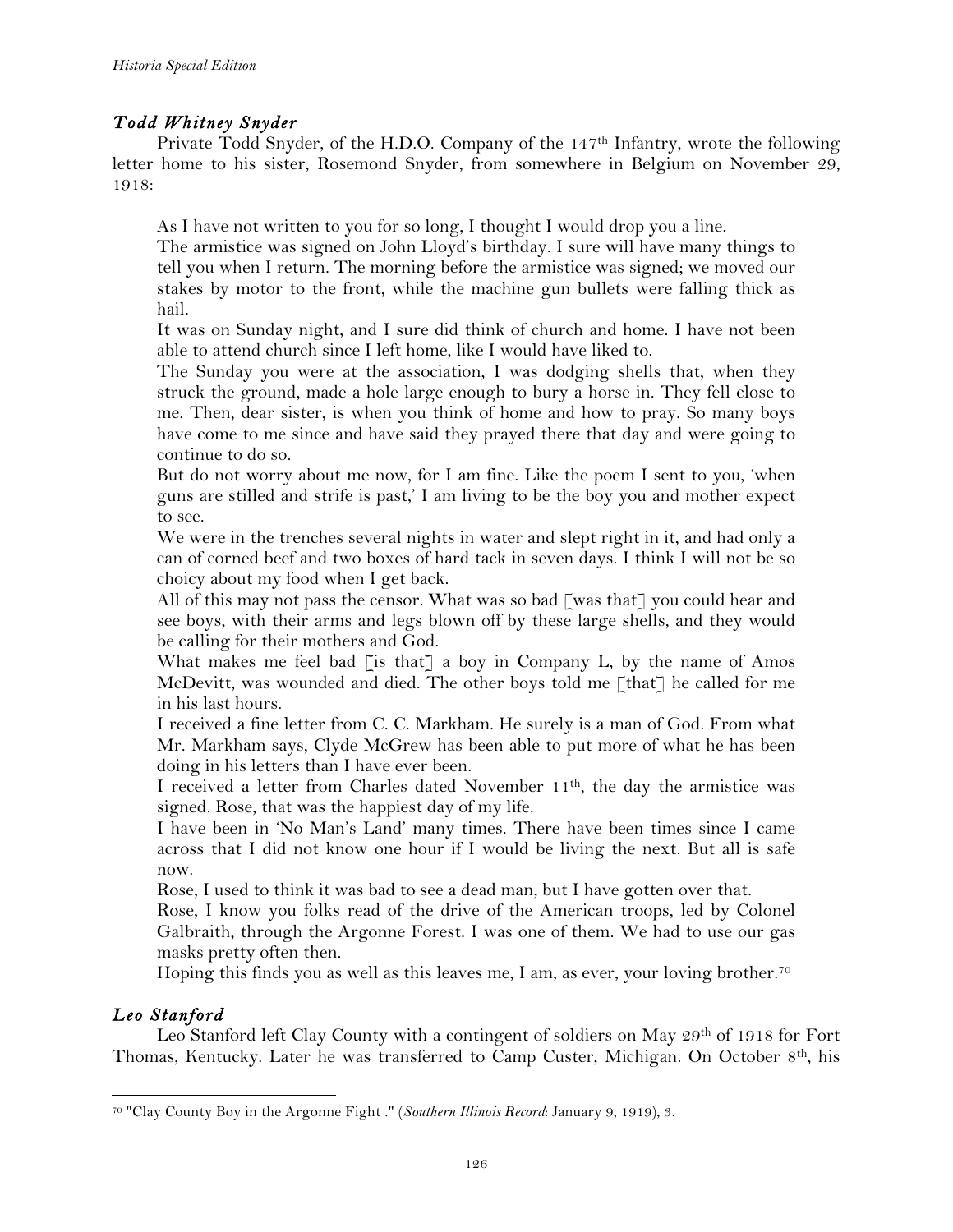parents, Mr. and Mrs. Stephen Stanford of Clay City, received a message stating that Leo was dangerously ill. He had contracted influenza, which had resulted in double pneumonia. They left that day to visit their son at Camp Custer, but Leo passed away prior to their arrival. Leo died early Wednesday morning at the age of twenty-one. His remains were taken to the home of his parents on the evening of October 10<sup>th</sup>.<sup>71</sup>

## *Charles Workman*

Charles E. Workman was the son of Mr. and Mrs. James E. Workman of Flora. He enlisted in Flora and was in the ammunition train service in France. He trained at Camp Taylor, Kentucky and in Shelby, Mississippi. He escaped without injury when a shell fired at his train caused a great explosion and the loss of life. Charles was honorably discharged January 3, 1919.72

On January 10th, Charles' parents received a telegram from New York, containing the news that Charles had arrived safely within the city after having crossed on the *U.S.S. North Carolina* from overseas. They also learned that while with the army in France, Charles had narrowly escaped death. According to the telegram, he had been caught in a wreck in which thirty of his comrades had been instantly killed and about twice that many had been severely wounded. Charles had escaped without a scratch or bruise. Upon returning, it was expected that Charles resumed his job as machinist foreman in the Baltimore & Ohio shops in Washington, Indiana.73

#### *Clarence Workman*

Clarence A. Workman was another son of Mr. and Mrs. James E. Workman of Flora. He enlisted November 27, 1912, as a storekeeper in the U.S. Navy and was trained in Chicago. He died on board the *U.S.S. Princess Matoika*, while near the French coast, on October 5, 1918. Clarence was twenty-five years of age at his time of death.74

A message was received on Sunday, October 13th to Mr. and Mrs. James Workman, informing them that Clarence, one of their three sons in the service, had died of bronchial pneumonia while in foreign-service as a marine. The following day they received a telegram, stating that Clarence's body was en route to the United States, and that a letter would follow. The last time that the parents had received word from Clarence was in August, at which time he was in Norfolk, Virginia, waiting to embark.75

The remains of Clarence Workman arrived in Flora on Saturday, October 26<sup>th</sup>. The next day his remains were interred at Elmwood Cemetery in Flora. He was reported to be Flora's first gold star in the Navy's Honor Roll.76

#### *Ollie Woods*

!!!!!!!!!!!!!!!!!!!!!!!!!!!!!!!!!!!!!!!!!!!!!!!!!!!!!!!!!!!!

The March 27th edition of the *Southern Illinois Record* proclaimed that Private Ollie Woods, of Flora, had returned from France. He had reached his home in Flora on Tuesday of that week. Woods had been in some of the serious fighting of September and October of 1918.

<sup>71</sup> "Victims of Spanish Influenza: Leo Stanford, Also a Victim, Brought Home Today." (*Southern Illinois Record*: October 10, 1918), 1.

<sup>72</sup> "Clay County in the War." (*Southern Illinois Record*: February 20, 1919), 1.

<sup>73</sup> "Flora Boy's Natrrow Escape." (*Southern Illinois Record*: January 16, 1919), 1.

<sup>74</sup> "Clay County in the War." (*Southern Illinois Record*: February 20, 1919), 1.

<sup>75</sup> "Gave His Life for His Country." (*Southern Illinois Record*: October 17, 1918), 1.

<sup>76</sup> "Died in Foreign Service." (*Southern Illinois Record*: October 31, 1918), 1.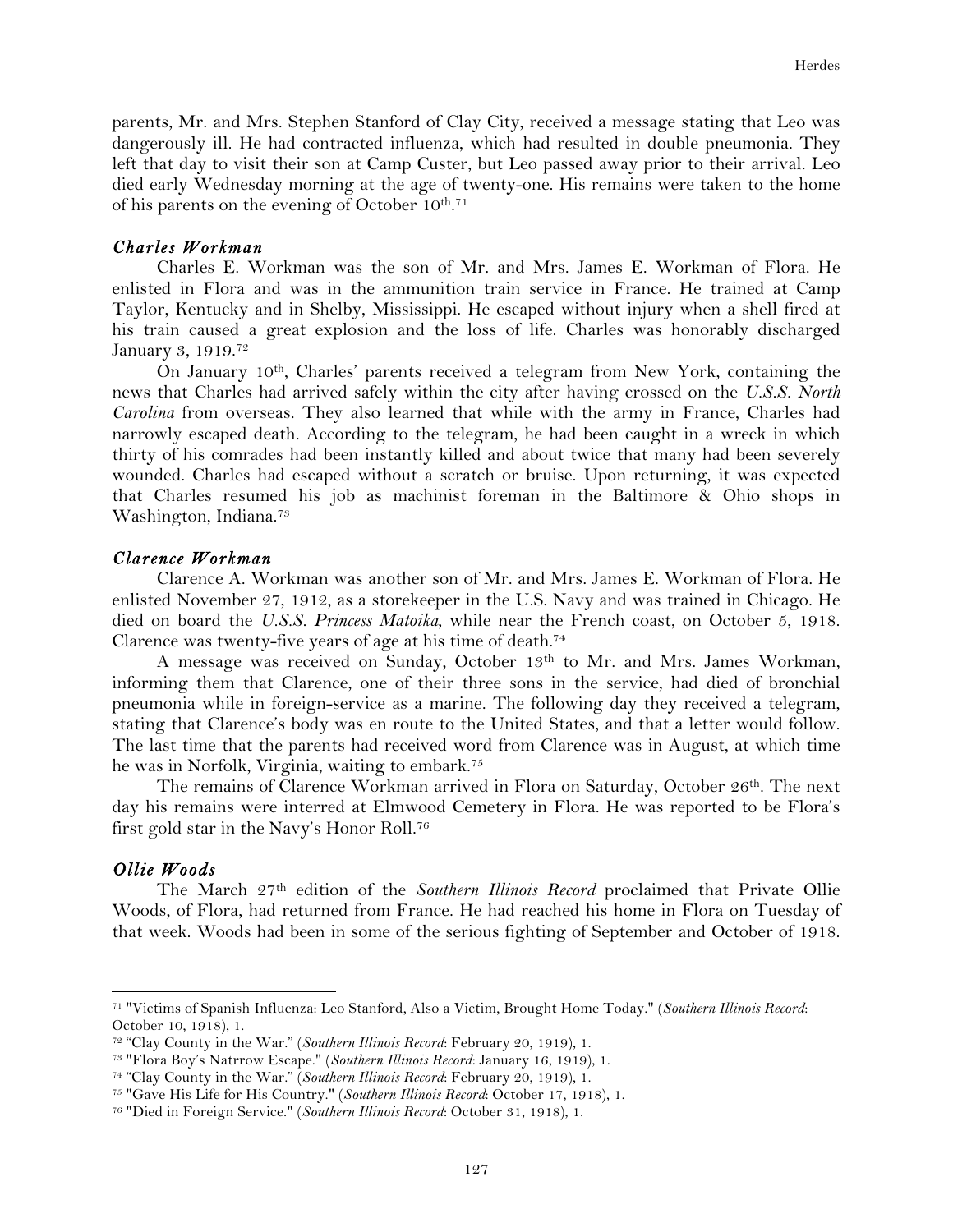He had been gassed, but otherwise had escaped without a scratch. He was reported to be well and hearty upon his return.77

## **Part Three: Soldiers of the Eastern Front** *Overview*

In this part, I highlight the lives of those soldiers from Clay County who fought on the Eastern Front. The involvement of Clay County soldiers on the Eastern Front differed quite dramatically from that of the Western Front. According to information obtained from the Clay County Genealogical Society, there may have only been two soldiers from Clay County to have fought on the Eastern Front: Norris Pickel and Otto Wyatt.

Both Pickel and Wyatt served in medical support and fought on Russian soil against the Bolsheviks in the war. The 339<sup>th</sup> Infantry Regiment, with support from the 337<sup>th</sup> Ambulance Company and Field Hospital, arrived in Northern Russia on September 5, 1918, and were back in the United States on June 30, 1919.78

## **Part Four: The Great War Draws to a Close** *Armistice*

On November 7, 1918, the *Southern Illinois Record* stated that General March had announced that the 33rd Illinois Division was in action east of the Meuse River, northwest of Verdun, and close to the Belgian border. Approximately ten or twelve Clay County soldiers were in Company L of Olney, a unit within the 33rd Division.<sup>79</sup>

On that same day, Germany sent for armistice terms. The following day, a great sensation in the United States, caused by an unfounded report that the armistice had been signed, led to wild peace celebrations held all over the country. However, the armistice was not signed until November 11<sup>th</sup>, when Germany accepted the terms of the armistice. On that day, President Wilson read the terms of the German armistice to the U.S. Congress in a joint session which announced the end of the war. Similar declarations were made to the British Parliament, the French National Assembly, and at other Allied capitals.<sup>80</sup>

The November 14th edition of the *Southern Illinois Record* captured the reaction of the Flora community and of Clay County:

We thought it a big jubilee- an enthusiastic overflow of joy in Flora last Thursday night  $\lceil 7^{th} \rceil$  when our people let themselves go in their gladness over the good news that peace had come to the world, but it was only a mild breeze before the storm compared with what happened in Flora Monday night  $[11^{th}]$ , when all doubt as to peace being declared was assured. With unanimous accord everybody joined in the jubilee and rejoiced that the end of the war had been reached in a complete and overwhelming victory for the forces of right and justice.

At three o' clock a.m., mill and factory whistles begun blowing forth the glad tidings, the church bells joining, and thus everybody in Flora was awakened with the news of peace and victory. There was no more sleep in Flora that morning, and we doubt if any one wanted to sleep any more. The news brought so much of gladness and joy to us and all the world that no one wanted to miss one moment of the glorious thrill.

<sup>77</sup> "Local Street Echoes." (*Southern Illinois Record*: March 27, 1919), 5.

<sup>78</sup> Clay County Geological Society. [No Title] *Clay County Geological Society Quarterly*, Fall 1999: 38.

<sup>79</sup> "Clay County Boys at Front." (*Southern Illinois Record*: November 7, 1918), 1.

<sup>80</sup> Haulsee, W. M., Howe, F.G., & Doyle, A.C. *Soldiers of the Great War: Volume 1*. (Washington, D.C.: Soldiers Record Publishing Association. 1920), 56-59.